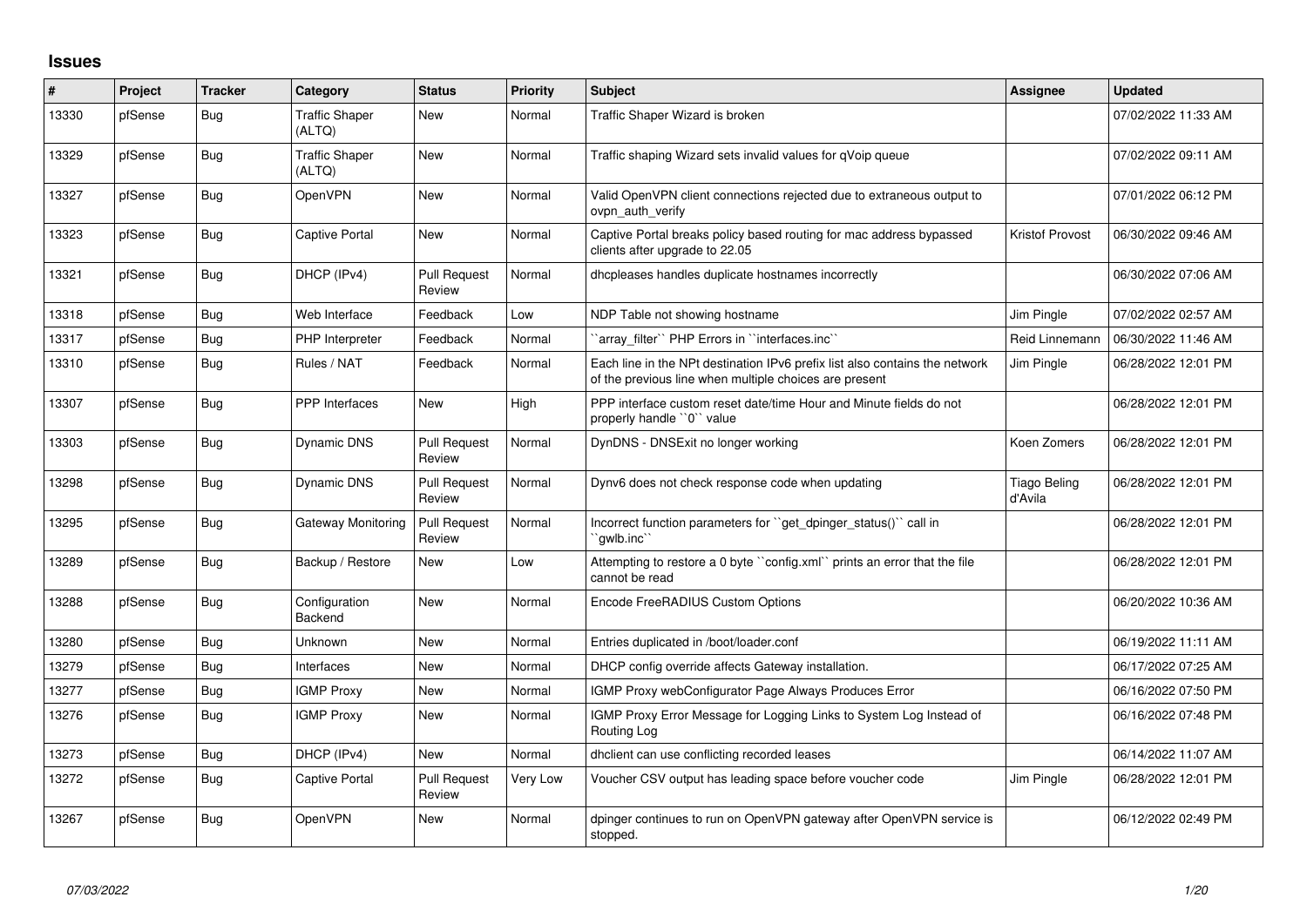| $\#$  | Project | <b>Tracker</b> | Category            | <b>Status</b>                 | <b>Priority</b> | <b>Subject</b>                                                                                                                              | <b>Assignee</b>     | <b>Updated</b>      |
|-------|---------|----------------|---------------------|-------------------------------|-----------------|---------------------------------------------------------------------------------------------------------------------------------------------|---------------------|---------------------|
| 13263 | pfSense | Bug            | DHCP (IPv4)         | New                           | Low             | Deleting a static DHCP entry when the related IP is not in the arp table<br>spams the log                                                   |                     | 06/10/2022 11:18 AM |
| 13258 | pfSense | <b>Bug</b>     | Console Menu        | <b>Pull Request</b><br>Review | Low             | secret menu option 100                                                                                                                      | Jim Pingle          | 06/28/2022 12:01 PM |
| 13254 | pfSense | <b>Bug</b>     | <b>DNS Resolver</b> | New                           | Normal          | DNS resolver does not update "unbound.conf" file during link down<br>events                                                                 |                     | 06/28/2022 12:01 PM |
| 13253 | pfSense | <b>Bug</b>     | DHCP (IPv6)         | New                           | Normal          | dhcp6c" is not restarted when applying settings when multiple WANs<br>are configured for DHCP6                                              |                     | 06/28/2022 12:01 PM |
| 13252 | pfSense | Bug            | Upgrade             | New                           | Normal          | reduce frequency of php-fpm socket connection attempts from<br>check reload status                                                          |                     | 06/12/2022 11:11 AM |
| 13249 | pfSense | <b>Bug</b>     | Console Menu        | New                           | Normal          | Running playback comands multiple times results in PHP error                                                                                |                     | 06/06/2022 07:02 AM |
| 13243 | pfSense | <b>Bug</b>     | OpenVPN             | <b>Pull Request</b><br>Review | Normal          | OpenVPN status for multi-user VPN shows info icon to display RADIUS<br>rules when there are none to display                                 | Marcos<br>Mendoza   | 06/28/2022 12:01 PM |
| 13240 | pfSense | <b>Bug</b>     | Rules / NAT         | New                           | Normal          | User is forced to pick an NPt destination IPv6 prefix length even when<br>choosing a drop-down entry which contains a defined prefix length | Jim Pingle          | 06/28/2022 12:01 PM |
| 13237 | pfSense | Bug            | DHCP (IPv6)         | New                           | Normal          | dhcp6c script cannot be executed safely                                                                                                     |                     | 06/01/2022 11:20 AM |
| 13228 | pfSense | <b>Bug</b>     | Interfaces          | New                           | Normal          | Recovering interface gateway may not be added back into gateway<br>groups and rules when expected                                           | Jim Pingle          | 06/29/2022 04:31 PM |
| 13226 | pfSense | <b>Bug</b>     | Captive Portal      | Confirmed                     | Normal          | Captive Portal doesn't disconnect established OpenVPN link                                                                                  | Reid Linnemann      | 05/30/2022 10:38 AM |
| 13225 | pfSense | <b>Bug</b>     | Interfaces          | New                           | Normal          | Bridges with QinQ interfaces not properly set up at boot                                                                                    | <b>Viktor Gurov</b> | 06/28/2022 12:01 PM |
| 13224 | pfSense | <b>Bug</b>     | Notifications       | New                           | Normal          | Email notification flood when UPS (NUT) and WAN send notifications                                                                          |                     | 05/27/2022 01:58 AM |
| 13222 | pfSense | Bug            | UPnP/NAT-PMP        | New                           | Normal          | CARP IP does not listen for NAT-PMP packets                                                                                                 |                     | 05/26/2022 02:28 PM |
| 13218 | pfSense | Bug            | Interfaces          | <b>Pull Request</b><br>Review | Normal          | GIF-based interface MTU is assigned to parent interface on boot when<br>parent interface is a LAGG                                          | <b>Viktor Gurov</b> | 06/28/2022 12:01 PM |
| 13217 | pfSense | <b>Bug</b>     | DHCP (IPv4)         | <b>New</b>                    | Normal          | dhclient using default pid file location which does not exist                                                                               | <b>Viktor Gurov</b> | 05/26/2022 08:09 AM |
| 13215 | pfSense | Bug            | Captive Portal      | Assigned                      | Normal          | Allowed MAC/IP/Hostname traffic counts for authorized users                                                                                 | Reid Linnemann      | 05/31/2022 05:31 PM |
| 13167 | pfSense | <b>Bug</b>     | <b>Dynamic DNS</b>  | <b>New</b>                    | Normal          | phpDynDNS: DigitalOcean ddns update fails (bad request, invalid<br>character '-' in request id)                                             |                     | 06/16/2022 09:30 PM |
| 13158 | pfSense | <b>Bug</b>     | Web Interface       | <b>New</b>                    | Normal          | Input validation error when applying limiter changes                                                                                        |                     | 05/14/2022 05:32 PM |
| 13144 | pfSense | Bug            | Rules / NAT         | New                           | Very Low        | Firewall rule entries can get out of sync when entries are deleted while<br>other administrators are editing entries simultaneously         |                     | 05/10/2022 07:26 AM |
| 13132 | pfSense | Bug            | Backup / Restore    | New                           | Normal          | Two SSHDATA Sections in Restored Config Breaks Unit                                                                                         | Jim Pingle          | 06/29/2022 07:53 AM |
| 13110 | pfSense | Bug            | CARP                | New                           | Very Low        | changing CARP VIP address does not update outbound NAT interface IP                                                                         |                     | 05/03/2022 02:52 PM |
| 13102 | pfSense | <b>Bug</b>     | <b>IPsec</b>        | New                           | Normal          | Deleting an IPSec tunnel doesn't destroy the SA (SADs/SPDs), causes<br>crash in status_ipsec.php                                            | Viktor Gurov        | 06/28/2022 12:01 PM |
| 13093 | pfSense | <b>Bug</b>     | Authentication      | In Progress                   | Normal          | LDAP authentication fails with extended query and RFC2307 group<br>lookups enabled                                                          |                     | 07/03/2022 08:37 AM |
| 13090 | pfSense | Bug            | OpenVPN             | New                           | Normal          | OpenVPN: do not use legacy deprecated netbios settings                                                                                      | Jim Pingle          | 04/22/2022 11:19 AM |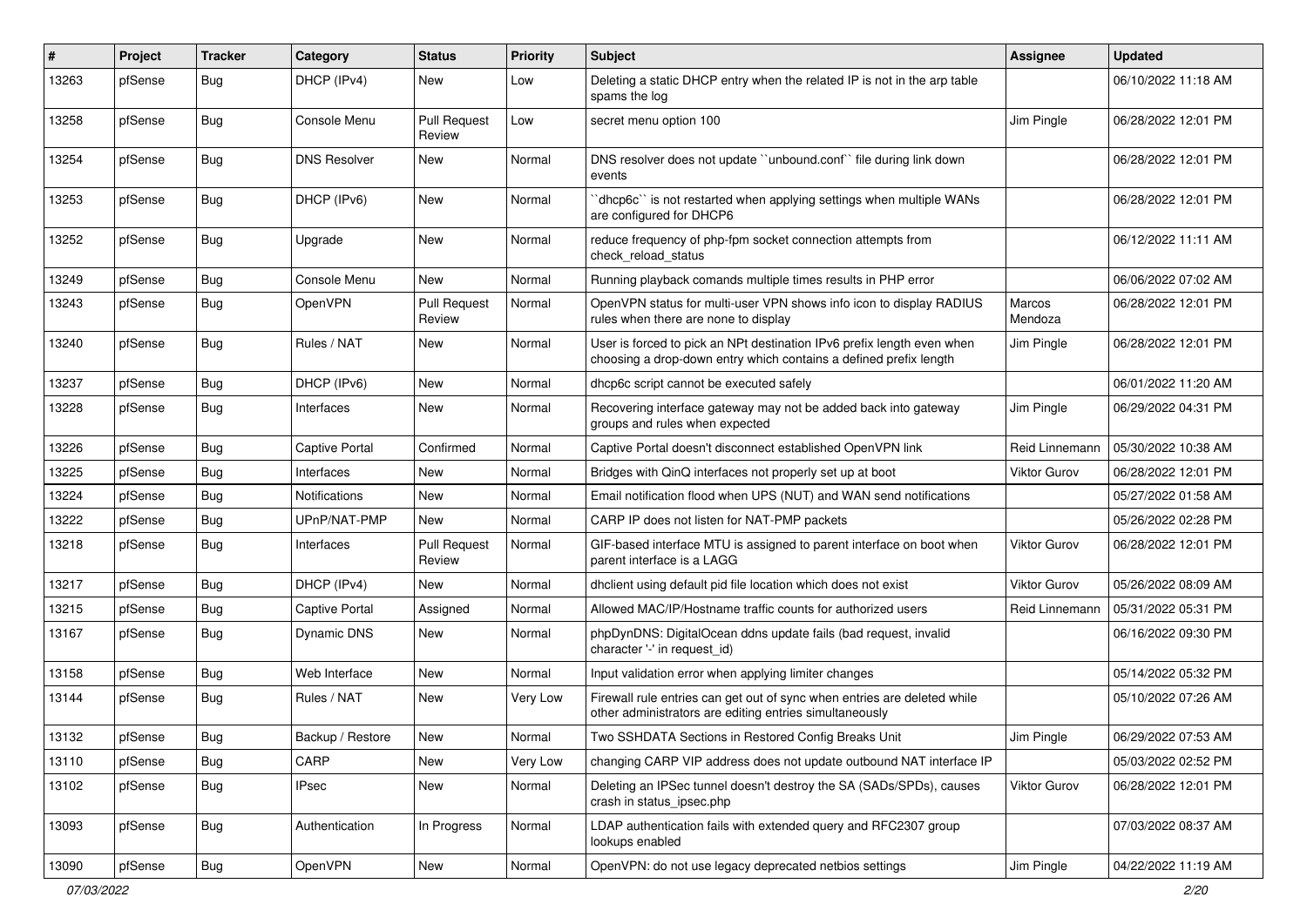| #     | Project | <b>Tracker</b> | Category                                               | <b>Status</b>                 | Priority | <b>Subject</b>                                                                                           | <b>Assignee</b> | <b>Updated</b>      |
|-------|---------|----------------|--------------------------------------------------------|-------------------------------|----------|----------------------------------------------------------------------------------------------------------|-----------------|---------------------|
| 13089 | pfSense | Bug            | OpenVPN                                                | New                           | Normal   | OpenVPN: fix some netbios options were preserved even if teh Netbios<br>option was unchecked             | Jim Pingle      | 04/22/2022 11:06 AM |
| 13088 | pfSense | Bug            | OpenVPN                                                | <b>New</b>                    | Normal   | OpenVPN Client Overrides: properly hide/show form fields                                                 | Jim Pingle      | 06/08/2022 09:15 AM |
| 13087 | pfSense | <b>Bug</b>     | OpenVPN                                                | <b>New</b>                    | Normal   | OpenVPN Server: hide WINS servers list when netbios option is<br>unchecked while WINS servers is checked |                 | 04/22/2022 10:29 AM |
| 13076 | pfSense | <b>Bug</b>     | Gateway Monitoring                                     | New                           | Normal   | Marking a gateway as down does not affect IPsec entries using gateway<br>groups                          |                 | 06/28/2022 12:01 PM |
| 13068 | pfSense | <b>Bug</b>     | Aliases / Tables                                       | New                           | Normal   | Error loading rules when URL Table IPs content is empty                                                  |                 | 04/17/2022 09:07 PM |
| 13067 | pfSense | Bug            | <b>FilterDNS</b>                                       | New                           | Normal   | filterdns resolve interval is twice the intended value                                                   |                 | 04/17/2022 07:45 PM |
| 13051 | pfSense | <b>Bug</b>     | <b>Traffic Shaper</b><br>(ALTQ)                        | <b>New</b>                    | Normal   | Firewall traffic shaper by interface selection unknow                                                    |                 | 04/12/2022 07:03 AM |
| 13046 | pfSense | <b>Bug</b>     | Rules / NAT                                            | New                           | Normal   | Floating rule applied to IPv6 interface with a SLAAC DHCPv6 gateway<br>reports error on boot             |                 | 04/11/2022 09:50 AM |
| 13014 | pfSense | Bug            | <b>IPsec</b>                                           | <b>New</b>                    | Normal   | Charon.vici can get in a bad state                                                                       | Mateusz Guzik   | 06/28/2022 12:01 PM |
| 13003 | pfSense | <b>Bug</b>     | Hardware / Drivers                                     | <b>New</b>                    | Normal   | Malicious Driver Detection event on ixl driver                                                           |                 | 06/25/2022 05:00 PM |
| 13000 | pfSense | Bug            | <b>IPsec</b>                                           | New                           | Low      | IPsec AES-GCM encryption algorithm "Key Length" field should be labeled<br>'ICV Length"                  |                 | 03/30/2022 07:40 AM |
| 12960 | pfSense | Bug            | Installer                                              | <b>New</b>                    | Normal   | VGA installer image defaults to serial console, serial console is default in<br><b>GUI settings</b>      |                 | 06/28/2022 12:01 PM |
| 12959 | pfSense | <b>Bug</b>     | DHCP (IPv4)                                            | Feedback                      | Normal   | dhoplease process wrongly update host file if client-hostname is empty                                   |                 | 07/01/2022 09:10 AM |
| 12950 | pfSense | Bug            | Routing                                                | <b>New</b>                    | Normal   | OpenVPN as default gateway does not get set at boot time                                                 |                 | 04/09/2022 05:46 PM |
| 12947 | pfSense | <b>Bug</b>     | DHCP (IPv6)                                            | <b>Pull Request</b><br>Review | Normal   | DHCP6 client does not take any action if the interface IPv6 address<br>changes during renewal            |                 | 06/28/2022 12:01 PM |
| 12942 | pfSense | <b>Bug</b>     | Gateways                                               | <b>New</b>                    | Normal   | Code to kill states for old gateway when reconnecting an interface is<br>incorrect                       | Jim Pingle      | 06/28/2022 12:01 PM |
| 12938 | pfSense | <b>Bug</b>     | <b>IPv6 Router</b><br><b>Advertisements</b><br>(RADVD) | <b>New</b>                    | Normal   | MaxRtrAdvInterval would allow stale DNS servers to be deleted faster                                     |                 | 03/12/2022 09:37 AM |
| 12927 | pfSense | Bug            | OpenVPN                                                | New                           | Normal   | OpenVPN with OCSP enabled allows connections with revoked<br>certificates                                |                 | 03/24/2022 08:22 AM |
| 12926 | pfSense | Bug            | Interfaces                                             | Feedback                      | Normal   | Changing LAGG type on CARP interfaces makes VIPs go to an "init" State                                   |                 | 03/10/2022 10:52 AM |
| 12922 | pfSense | <b>Bug</b>     | DHCP (IPv4)                                            | <b>New</b>                    | Normal   | Classless static routes received on DHCP WAN can override chosen<br>default gateway                      |                 | 03/28/2022 10:08 AM |
| 12920 | pfSense | <b>Bug</b>     | Gateway Monitoring                                     | <b>Pull Request</b><br>Review | Normal   | Gateway behavior differs when the gateway does not exist in config.xml                                   | Viktor Gurov    | 06/28/2022 12:01 PM |
| 12905 | pfSense | Bug            | Web Interface                                          | <b>New</b>                    | Normal   | Add VLAN Re-assignment to Import Interface Mismatch Wizard                                               |                 | 03/07/2022 08:05 AM |
| 12888 | pfSense | <b>Bug</b>     | Rules / NAT                                            | <b>New</b>                    | Normal   | pfSense sends un-NATed packets during OpenVPN startup                                                    |                 | 03/01/2022 03:13 PM |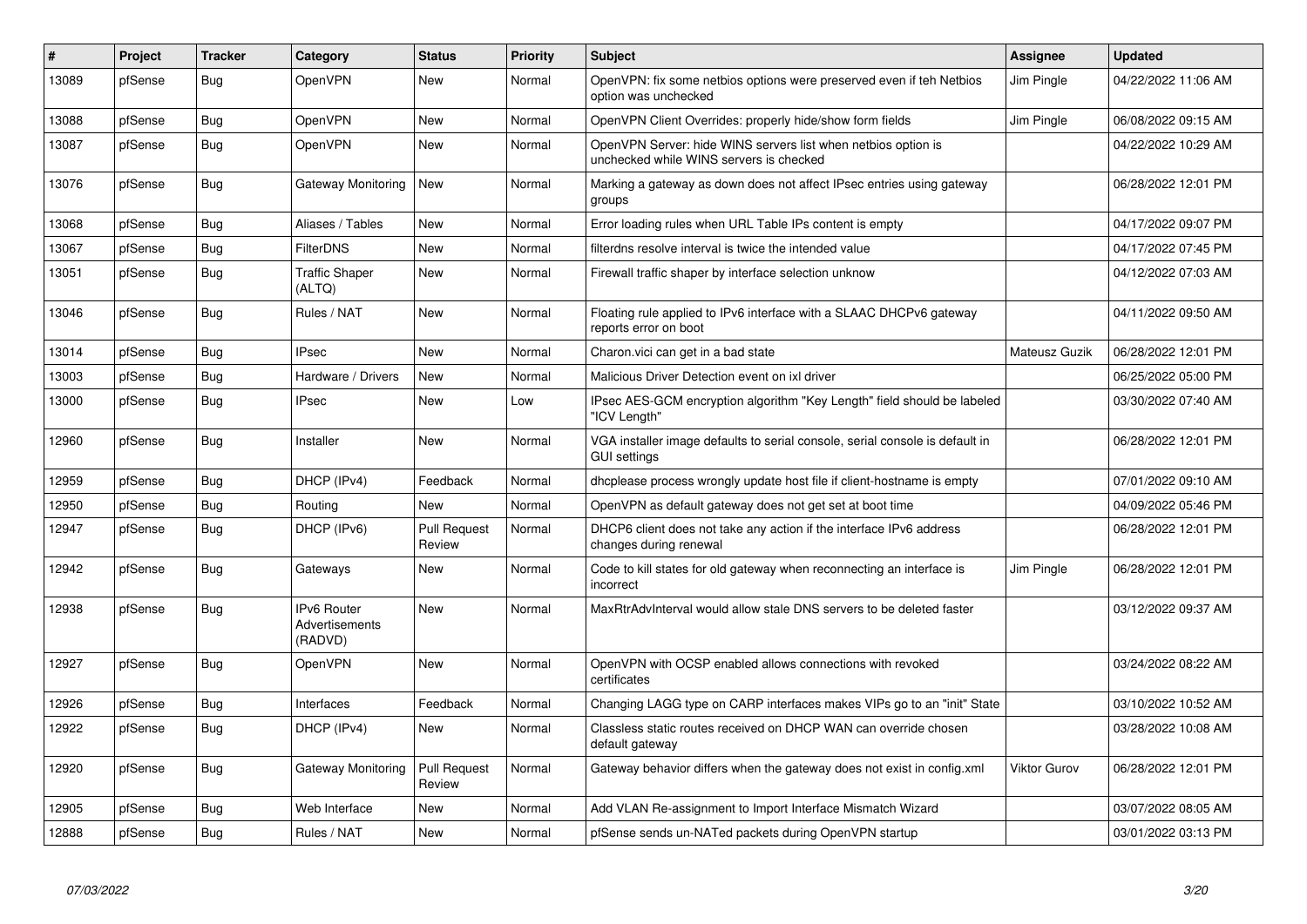| $\vert$ # | Project | <b>Tracker</b> | Category                            | <b>Status</b>                 | <b>Priority</b> | Subject                                                                                       | <b>Assignee</b>     | <b>Updated</b>      |
|-----------|---------|----------------|-------------------------------------|-------------------------------|-----------------|-----------------------------------------------------------------------------------------------|---------------------|---------------------|
| 12878     | pfSense | <b>Bug</b>     | <b>Traffic Shaper</b><br>(ALTQ)     | Incomplete                    | Normal          | Traffic shaping by interface, route queue bandwidth inbound, out by a<br>large factor.        |                     | 06/06/2022 07:03 AM |
| 12877     | pfSense | Bug            | Dynamic DNS                         | Feedback                      | Normal          | Cloudflare DynDNS fails to update more than two addresses                                     |                     | 05/29/2022 06:56 PM |
| 12875     | pfSense | <b>Bug</b>     | Package System                      | New                           | Normal          | Import zabbix-agent6 and zabbix-proxy6 from FreeBSD Ports                                     |                     | 05/28/2022 06:50 PM |
| 12857     | pfSense | <b>Bug</b>     | Gateways                            | New                           | Normal          | Firewall gateway goes away when making changes to Bridge0 device                              |                     | 02/27/2022 11:20 AM |
| 12853     | pfSense | <b>Bug</b>     | <b>NAT Reflection</b>               | Feedback                      | High            | Network Address Translation - Pure NAT pfsense freeze after reboot                            |                     | 02/22/2022 08:40 AM |
| 12850     | pfSense | <b>Bug</b>     | Routing                             | New                           | Low             | Console error during boot: "route: route has not been found"                                  |                     | 02/22/2022 08:27 AM |
| 12849     | pfSense | Bug            | <b>Operating System</b>             | <b>New</b>                    | Normal          | pfsync kernel crash on reboot                                                                 | Mateusz Guzik       | 02/22/2022 02:02 PM |
| 12829     | pfSense | <b>Bug</b>     | <b>Traffic Shaper</b><br>(Limiters) | Feedback                      | Normal          | Dummynet kernel module fails to load after upgrade.                                           |                     | 03/17/2022 09:26 AM |
| 12828     | pfSense | <b>Bug</b>     | Wireless                            | New                           | Normal          | pfSense keeps crashing (Fatal trap 12: page fault while in kernel mode)                       |                     | 02/21/2022 07:55 AM |
| 12823     | pfSense | <b>Bug</b>     | DHCP (IPv6)                         | New                           | Normal          | Multiple DHCP6 WAN connections PPPoE interface 'defached' status                              |                     | 02/18/2022 05:39 AM |
| 12811     | pfSense | <b>Bug</b>     | <b>Gateway Monitoring</b>           | <b>New</b>                    | Normal          | Services are not restarted when PPP interfaces connect                                        | Jim Pingle          | 06/30/2022 03:18 AM |
| 12797     | pfSense | <b>Bug</b>     | UPnP/NAT-PMP                        | New                           | Normal          | UPnP+STUN forms invalid outbound NAT rules using the external address<br>discovered from STUN |                     | 02/15/2022 01:01 PM |
| 12796     | pfSense | <b>Bug</b>     | Upgrade                             | Confirmed                     | Normal          | 2.5.2 -> 2.6.0 upgrade segfaults if certain packages are installed.                           |                     | 05/24/2022 07:43 AM |
| 12774     | pfSense | <b>Bug</b>     | Backup / Restore                    | New                           | Normal          | Picture widget image is not saved in backup                                                   |                     | 04/04/2022 04:48 AM |
| 12764     | pfSense | <b>Bug</b>     | Gateways                            | New                           | Normal          | VTI gateway status is pending after assigning the VTI interface                               |                     | 02/07/2022 05:41 AM |
| 12762     | pfSense | <b>Bug</b>     | <b>IPsec</b>                        | New                           | Normal          | IPsec keep alive check ignores Child SA Start Action                                          | Viktor Gurov        | 02/07/2022 11:21 AM |
| 12757     | pfSense | <b>Bug</b>     | Diagnostics                         | <b>Pull Request</b><br>Review | Very Low        | Clean up /etc/inc/filter.inc use of pfctl -F                                                  |                     | 06/28/2022 12:01 PM |
| 12747     | pfSense | <b>Bug</b>     | Logging                             | New                           | Normal          | System log is filled by sshguard                                                              |                     | 06/30/2022 05:21 AM |
| 12740     | pfSense | <b>Bug</b>     | FreeBSD                             | Incomplete                    | Normal          | panic: esp_input_cb: Unexpected address family                                                |                     | 01/27/2022 01:19 PM |
| 12737     | pfSense | Bug            | Certificates                        | <b>New</b>                    | Normal          | CApath is not defined by default in curl                                                      |                     | 06/28/2022 12:01 PM |
| 12734     | pfSense | <b>Bug</b>     | Web Interface                       | Incomplete                    | Low             | Long hostname breaks DHCP leases layout                                                       |                     | 01/31/2022 01:03 PM |
| 12730     | pfSense | <b>Bug</b>     | Captive Portal                      | New                           | Normal          | RADIUS accounting does not work if WAN is down                                                |                     | 01/26/2022 05:13 AM |
| 12726     | pfSense | <b>Bug</b>     | Authentication                      | New                           | Normal          | LDAP select container button auto populate                                                    |                     | 01/25/2022 01:48 PM |
| 12720     | pfSense | <b>Bug</b>     | Rules / NAT                         | Pull Request<br>Review        | Normal          | Hide the "tag" field on non-floating tabs                                                     | Viktor Gurov        | 01/24/2022 03:11 PM |
| 12715     | pfSense | Bug            | Authentication                      | New                           | Normal          | Long system startup time when LDAP is configured and unavailable during Christian<br>startup. | McDonald            | 01/24/2022 05:50 AM |
| 12708     | pfSense | <b>Bug</b>     | Aliases / Tables                    | <b>New</b>                    | Normal          | alias with non resolving DNS entry breaks underlying pf table                                 |                     | 02/20/2022 06:13 PM |
| 12705     | pfSense | <b>Bug</b>     | <b>IPsec</b>                        | Incomplete                    | Normal          | ECDSA certificate does not work for IPSec VPN phase 1                                         |                     | 01/24/2022 03:22 PM |
| 12673     | pfSense | <b>Bug</b>     | Dashboard                           | <b>Pull Request</b><br>Review | Normal          | Firewall Logs Widget fails to update at intervals below 5 seconds.                            | <b>Viktor Gurov</b> | 06/28/2022 12:01 PM |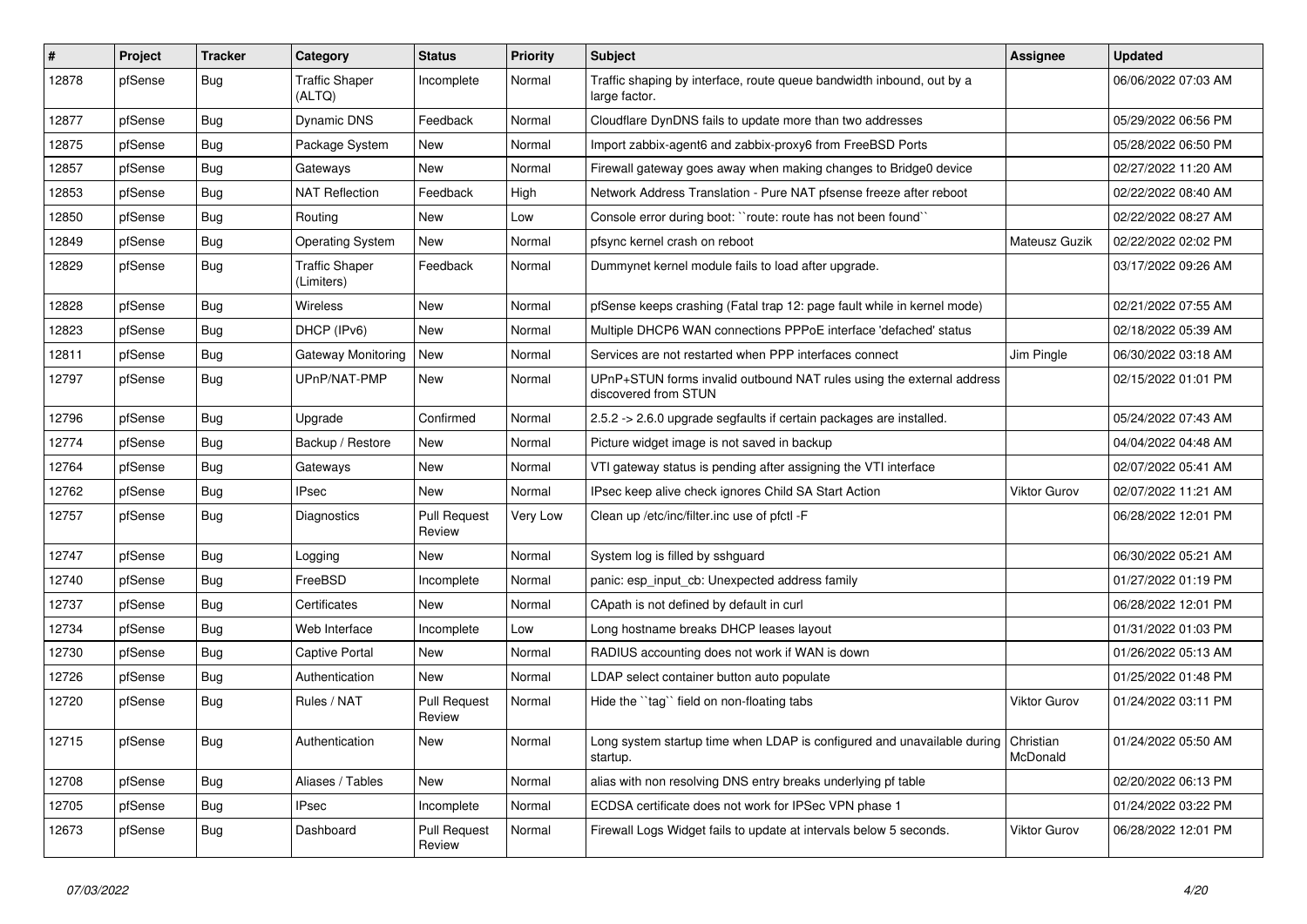| $\vert$ # | Project | <b>Tracker</b> | Category                        | <b>Status</b>                 | <b>Priority</b> | Subject                                                                                                                          | <b>Assignee</b>     | <b>Updated</b>      |
|-----------|---------|----------------|---------------------------------|-------------------------------|-----------------|----------------------------------------------------------------------------------------------------------------------------------|---------------------|---------------------|
| 12648     | pfSense | <b>Bug</b>     | Captive Portal                  | New                           | Normal          | Undocumented variables 'listenporthttp' and 'listenporthttps'                                                                    |                     | 12/28/2021 10:44 AM |
| 12645     | pfSense | <b>Bug</b>     | <b>IPsec</b>                    | New                           | Normal          | `filterdns`` does not monitor remote IPsec gateways for IPv6 address<br>changes                                                  | <b>Viktor Gurov</b> | 06/28/2022 12:01 PM |
| 12632     | pfSense | Bug            | Gateways                        | New                           | High            | Assigning a /30 WAN IP address at the console does not save the<br>gateway correctly                                             |                     | 06/28/2022 12:01 PM |
| 12612     | pfSense | <b>Bug</b>     | <b>DNS Resolver</b>             | New                           | Normal          | DNS Resolver is restarted during every "rc.newwanip" event                                                                       |                     | 06/28/2022 12:01 PM |
| 12563     | pfSense | <b>Bug</b>     | OpenVPN                         | New                           | Normal          | OpenVPN server doesn't support Framed-IPv6-Address RADIUS attribute                                                              |                     | 12/03/2021 11:19 AM |
| 12552     | pfSense | Bug            | OpenVPN                         | <b>New</b>                    | Normal          | "Pull DNS" option within OpenVPN client does not cause pfSense to use<br>DNS servers assigned by remote OpenVPN server           |                     | 12/08/2021 08:45 AM |
| 12547     | pfSense | <b>Bug</b>     | <b>Operating System</b>         | Feedback                      | Normal          | unsheduled system reboot/crash                                                                                                   | Mateusz Guzik       | 12/01/2021 01:20 PM |
| 12543     | pfSense | <b>Bug</b>     | Web Interface                   | Feedback                      | Normal          | Deleteing a Outbound NAT rule gave me an empty rule and displayed php<br>error in UI.                                            |                     | 02/14/2022 04:36 AM |
| 12542     | pfSense | Bug            | Virtual IP Addresses            | <b>New</b>                    | Normal          | Cannot assign a same IPv6 Link-Local address to different interfaces                                                             |                     | 11/25/2021 01:41 AM |
| 12539     | pfSense | <b>Bug</b>     | Interfaces                      | New                           | Low             | Changing VLAN ID for LAN interface in assignments silently fails.                                                                |                     | 11/23/2021 04:12 AM |
| 12519     | pfSense | <b>Bug</b>     | Authentication                  | New                           | Normal          | Fail authentication using special character in password via the LDAP<br>connector                                                |                     | 11/12/2021 07:39 AM |
| 12509     | pfSense | Bug            | OpenVPN                         | New                           | Normal          | Deffered authentication does not work with auth-gen-token external-auth<br>or pusk "auth-token"                                  |                     | 11/08/2021 04:01 AM |
| 12508     | pfSense | Bug            | <b>DHCP Relay</b>               | New                           | Normal          | DHCP Relay over VPN                                                                                                              |                     | 11/06/2021 11:25 AM |
| 12504     | pfSense | <b>Bug</b>     | Interfaces                      | <b>New</b>                    | Normal          | BCM57412 NetXtreme-E 10Gb RDMA Ethernet controller issue                                                                         |                     | 11/05/2021 04:51 AM |
| 12483     | pfSense | <b>Bug</b>     | Configuration<br>Backend        | New                           | Normal          | GUI creates inconsistent config.xml                                                                                              |                     | 10/23/2021 06:48 AM |
| 12467     | pfSense | Bug            | Captive Portal                  | <b>New</b>                    | Normal          | CP error on client disconnect after reboot                                                                                       |                     | 10/17/2021 05:35 AM |
| 12464     | pfSense | <b>Bug</b>     | Logging                         | <b>Pull Request</b><br>Review | Normal          | Syslog Auth messages are sent as Emergency Level                                                                                 |                     | 06/28/2022 12:01 PM |
| 12451     | pfSense | <b>Bug</b>     | Virtual IP Addresses            | New                           | Normal          | deleteVIP() does not check RFC2136 Update Source                                                                                 |                     | 10/13/2021 10:06 AM |
| 12436     | pfSense | Bug            | PPPoE Server                    | New                           | Normal          | Pppoe server config gui does not allow setting of chap authentication, and<br>sets the network start address for allocation to 0 |                     | 10/21/2021 08:15 AM |
| 12421     | pfSense | <b>Bug</b>     | Rules / NAT                     | <b>New</b>                    | Normal          | IPV6 limiter bug                                                                                                                 |                     | 10/02/2021 08:44 AM |
| 12401     | pfSense | Bug            | <b>Traffic Graphs</b>           | New                           | Normal          | Traffic graphs with untagged and tagged VLAN on same interface                                                                   |                     | 09/23/2021 09:18 PM |
| 12393     | pfSense | <b>Bug</b>     | <b>Traffic Shaper</b><br>(ALTQ) | New                           | Low             | Priority of qOthersLow higher than default queues                                                                                |                     | 09/21/2021 02:48 PM |
| 12385     | pfSense | Bug            | Virtual IP Addresses            | Pull Request<br>Review        | Normal          | deleteVIP() does not check 1:1 NAT and Outbound NAT rules                                                                        | Viktor Gurov        | 06/28/2022 12:01 PM |
| 12357     | pfSense | <b>Bug</b>     | Captive Portal                  | New                           | Normal          | Captive Portal popup Logout button loads full login page in popup when<br>clicked                                                |                     | 10/27/2021 12:10 PM |
| 12335     | pfSense | <b>Bug</b>     | <b>IPsec</b>                    | New                           | Normal          | IPsec DNS inefficiency                                                                                                           | Jim Pingle          | 06/28/2022 12:01 PM |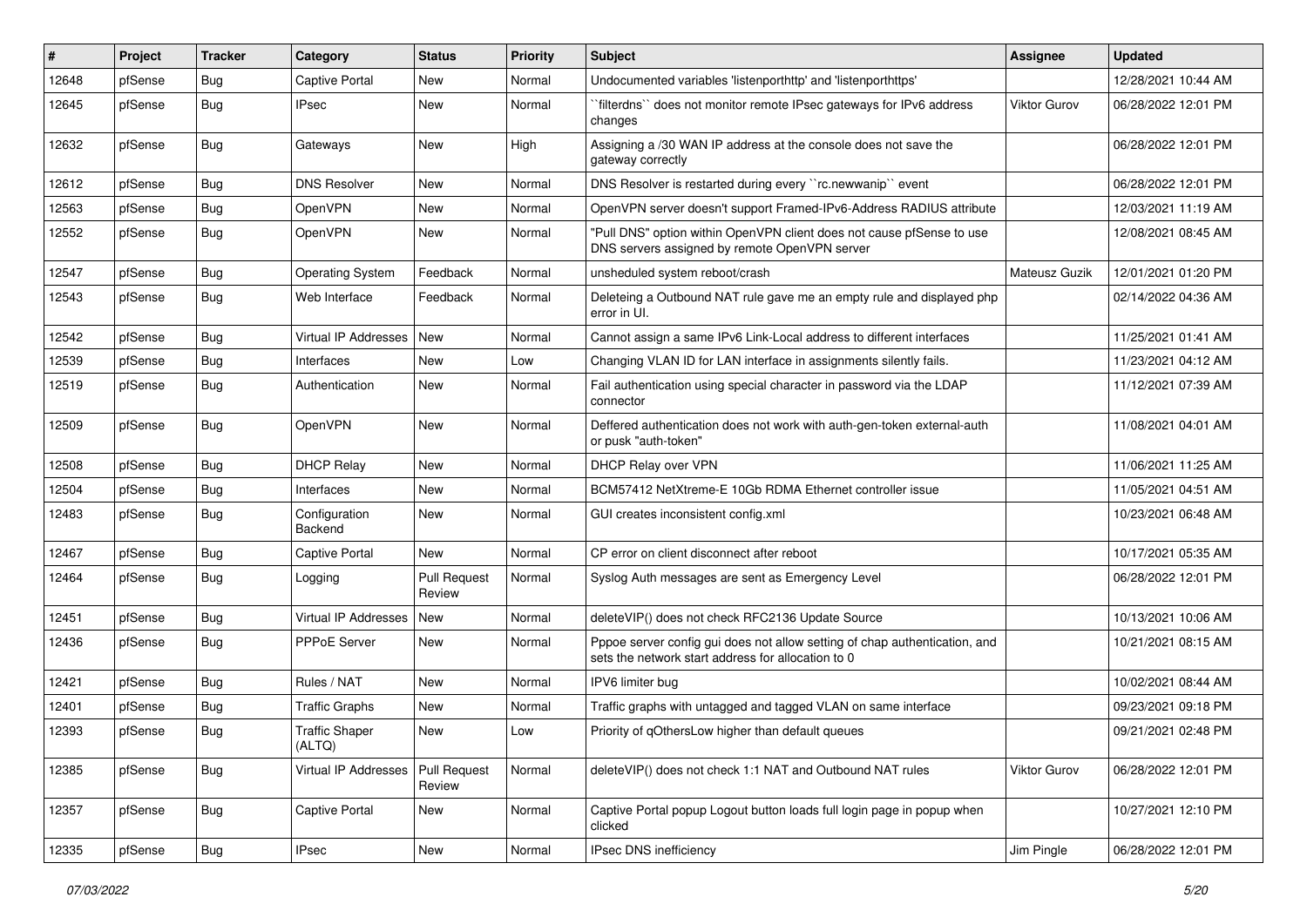| $\#$  | Project | <b>Tracker</b> | Category                    | <b>Status</b>                 | <b>Priority</b> | <b>Subject</b>                                                                                           | <b>Assignee</b>     | <b>Updated</b>      |
|-------|---------|----------------|-----------------------------|-------------------------------|-----------------|----------------------------------------------------------------------------------------------------------|---------------------|---------------------|
| 12283 | pfSense | Bug            | Authentication              | New                           | Normal          | LDAP/RADIUS authentication servers configuration does not allow source<br>IP address to be specified     |                     | 08/20/2021 01:15 AM |
| 12259 | pfSense | <b>Bug</b>     | <b>Operating System</b>     | New                           | Normal          | Intel em NICs Suffering Performance Degradation on FreeBSD12                                             |                     | 02/25/2022 09:28 PM |
| 12249 | pfSense | <b>Bug</b>     | Backup / Restore            | New                           | Normal          | HAProxy causing failed ACB backups                                                                       |                     | 11/15/2021 11:58 PM |
| 12225 | pfSense | Bug            | Authentication              | <b>Pull Request</b><br>Review | Normal          | Group membership field is not needed for remote groups                                                   | <b>Viktor Gurov</b> | 06/28/2022 12:01 PM |
| 12144 | pfSense | <b>Bug</b>     | <b>Operating System</b>     | In Progress                   | Normal          | Bug in "df -t" filtering if two filesystems use the same mountpoint                                      | Mateusz Guzik       | 09/10/2021 10:07 AM |
| 12122 | pfSense | <b>Bug</b>     | Web Interface               | New                           | Normal          | Perform greedy actions asychronously                                                                     |                     | 07/10/2021 01:10 PM |
| 12095 | pfSense | <b>Bug</b>     | Authentication              | <b>New</b>                    | Normal          | Memory leak in pcscd                                                                                     |                     | 06/01/2022 01:01 PM |
| 12079 | pfSense | <b>Bug</b>     | <b>IGMP Proxy</b>           | New                           | Normal          | IGMPProxy: kernel panic, Sleeping thread owns a non-sleepable lock                                       | Mateusz Guzik       | 06/28/2022 12:01 PM |
| 12070 | pfSense | Bug            | DHCP (IPv4)                 | New                           | Low             | <b>VLAN0 for WAN DHCP</b>                                                                                |                     | 12/23/2021 04:31 PM |
| 12067 | pfSense | <b>Bug</b>     | DHCP (IPv4)                 | New                           | Very Low        | <b>DHCP Monitoring Statistics Error</b>                                                                  |                     | 06/21/2021 08:39 AM |
| 12056 | pfSense | <b>Bug</b>     | Logging                     | <b>New</b>                    | Normal          | Filterlog says "Unknown Option %u"                                                                       |                     | 06/18/2021 05:51 AM |
| 12013 | pfSense | <b>Bug</b>     | Logging                     | New                           | Low             | Reading log data is inefficient in certain cases                                                         |                     | 06/08/2021 07:35 AM |
| 11992 | pfSense | <b>Bug</b>     | <b>Virtual IP Addresses</b> | Confirmed                     | High            | GRE Tunnel - Does not work with a virtual IP as endpoint                                                 |                     | 06/04/2021 01:16 AM |
| 11960 | pfSense | Bug            | Gateway Monitoring          | Feedback                      | Normal          | Gateway Monitoring Traffic Goes Out Default Gateway                                                      |                     | 12/20/2021 05:43 AM |
| 11953 | pfSense | Bug            | <b>IGMP Proxy</b>           | New                           | Normal          | XG-1541 crashes when igmpproxy is enabled and network interfaces<br>status change                        |                     | 05/24/2021 04:55 PM |
| 11925 | pfSense | Bug            | OpenVPN                     | New                           | Normal          | Calling-Station-Id always set to WAN IP                                                                  |                     | 05/14/2021 09:27 AM |
| 11877 | pfSense | Bug            | Web Interface               | <b>Pull Request</b><br>Review | Very Low        | Labels and description dissapear in firewall_schedule_edit.php                                           | Viktor Gurov        | 06/28/2022 12:01 PM |
| 11872 | pfSense | <b>Bug</b>     | Interfaces                  | New                           | Normal          | gif interfaces reporting incorrect traffic counters                                                      |                     | 12/30/2021 04:00 AM |
| 11786 | pfSense | Bug            | Services                    | New                           | Normal          | SSH incomplete setup and startup fail while recovering XML backup in a<br>fresh install of pfSense 2.5.0 |                     | 04/17/2021 01:36 PM |
| 11778 | pfSense | <b>Bug</b>     | OpenVPN                     | New                           | Normal          | OpenVPN uses 100% CPU after experiencing packet loss                                                     |                     | 02/28/2022 07:38 AM |
| 11761 | pfSense | <b>Bug</b>     | L <sub>2</sub> TP           | New                           | Normal          | L2TP/IPsec VPN: PPP LCP negotiation occurs before user authentication                                    |                     | 03/31/2021 04:52 AM |
| 11759 | pfSense | Bug            | Dashboard                   | New                           | Normal          | Traffic graphs on dashboard double upload on pppoe links                                                 |                     | 12/30/2021 04:00 AM |
| 11731 | pfSense | <b>Bug</b>     | Hardware / Drivers          | New                           | Normal          | Missing support for Realtek USB NICs                                                                     |                     | 03/30/2021 04:32 AM |
| 11730 | pfSense | <b>Bug</b>     | Web Interface               | New                           | Normal          | Improve visibility of option selections in dark themes                                                   |                     | 03/25/2021 09:38 PM |
| 11724 | ptSense | Bug            | Package System              | New                           | Normal          | Packages unexpectedly removed when changing update branches                                              |                     | 03/29/2021 08:09 AM |
| 11717 | pfSense | <b>Bug</b>     | Rules / NAT                 | New                           | Normal          | Incorrect port forwarding rules if Destination port alias is not equal to<br>Redirect target port alias  |                     | 03/22/2021 06:06 AM |
| 11715 | pfSense | <b>Bug</b>     | OpenVPN                     | New                           | Normal          | OpenVPN MTU                                                                                              |                     | 03/22/2021 01:35 AM |
| 11666 | pfSense | Bug            | Logging                     | New                           | Normal          | GUI Firewall log search not parsing filter.log beyond hard coded limit                                   |                     | 03/12/2021 11:38 AM |
| 11657 | pfSense | <b>Bug</b>     | Interfaces                  | New                           | Normal          | netmap ring reinit error                                                                                 |                     | 03/18/2021 10:32 PM |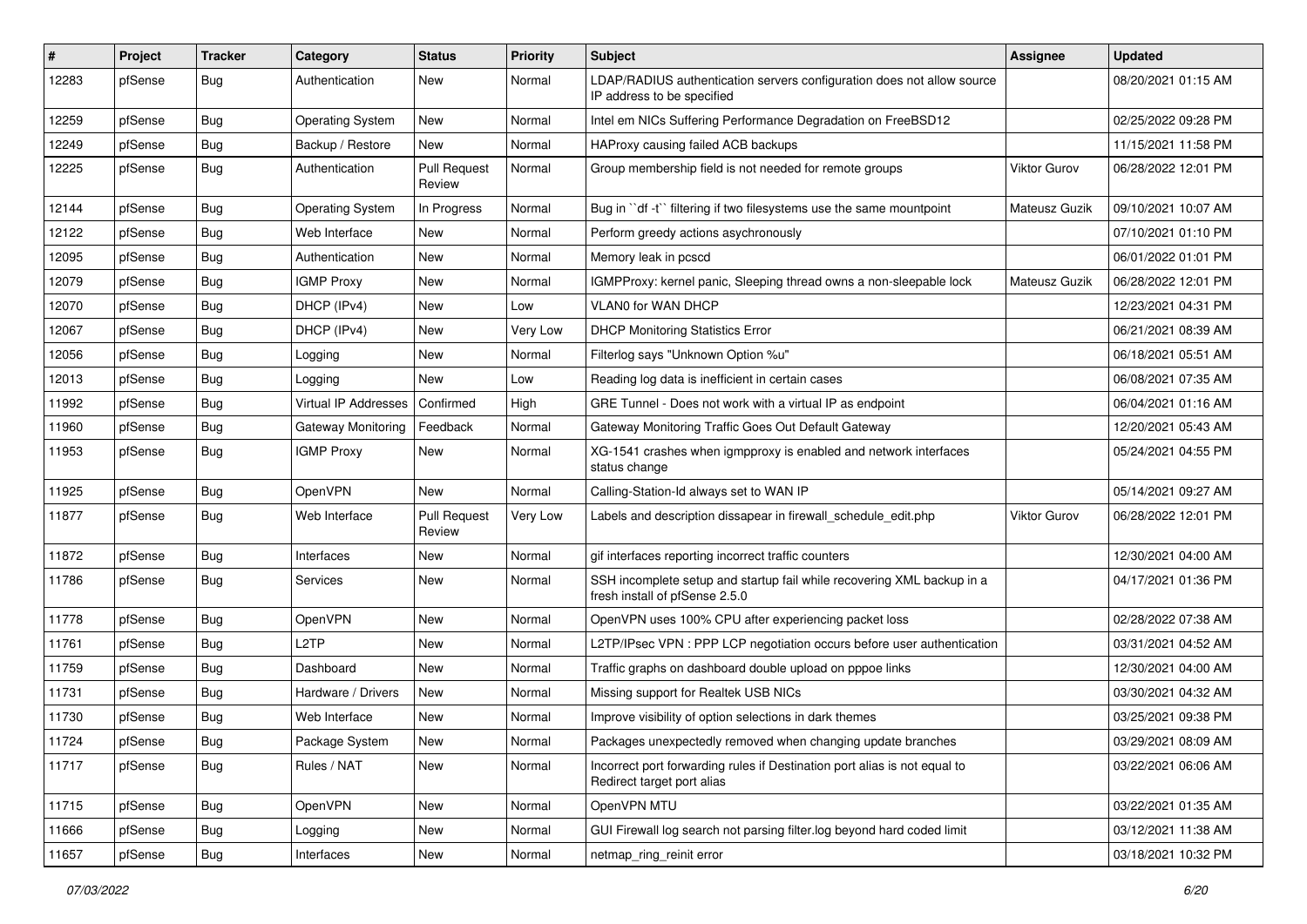| #     | Project | <b>Tracker</b> | Category                            | <b>Status</b> | <b>Priority</b> | <b>Subject</b>                                                                                                                                                                                  | Assignee            | <b>Updated</b>      |
|-------|---------|----------------|-------------------------------------|---------------|-----------------|-------------------------------------------------------------------------------------------------------------------------------------------------------------------------------------------------|---------------------|---------------------|
| 11641 | pfSense | Bug            | Interfaces                          | New           | Normal          | On xn based interfaces without the VLANMTU flag the first VLAN tag<br>defined does not follow the parent interface MTU settings. All subsequent<br>VLAN tags follow the parent interface's MTU. |                     | 03/09/2021 06:42 PM |
| 11619 | pfSense | Bug            | Upgrade                             | <b>New</b>    | Normal          | Unable to upgrade 2.4.4-p3 to 2.5/21.02-p1                                                                                                                                                      |                     | 08/15/2021 10:00 AM |
| 11566 | pfSense | <b>Bug</b>     | Web Interface                       | New           | Low             | Firewall Maximum Table Entries "default size" is whatever is entered                                                                                                                            |                     | 02/27/2021 10:01 AM |
| 11556 | pfSense | Bug            | Rules / NAT                         | New           | Normal          | Kill all states associated with a NAT address                                                                                                                                                   |                     | 03/19/2021 10:29 AM |
| 11548 | pfSense | <b>Bug</b>     | Rules / NAT                         | New           | Normal          | "rule expands to no valid combination" error from port forward automatic<br>rule mixing IPv4 and IPv6 elements                                                                                  |                     | 02/27/2021 03:18 PM |
| 11541 | pfSense | Bug            | OpenVPN                             | <b>New</b>    | Normal          | OpenVPN status does not work properly when set to TCP and Concurrent<br>Connections $= 1$                                                                                                       |                     | 03/02/2021 02:27 PM |
| 11539 | pfSense | <b>Bug</b>     | <b>IPsec</b>                        | Feedback      | Normal          | Mobile IPsec "split_include" value of 0.0.0.0/0 causes some clients to fail                                                                                                                     | Jim Pingle          | 06/28/2022 12:01 PM |
| 11503 | pfSense | <b>Bug</b>     | OpenVPN                             | New           | Normal          | Using multiple authentication backends on an OpenVPN server fails                                                                                                                               |                     | 02/23/2021 12:23 PM |
| 11473 | pfSense | <b>Bug</b>     | Web Interface                       | <b>New</b>    | Normal          | System Activity shows invalid data on SG-3100                                                                                                                                                   |                     | 02/19/2021 08:12 PM |
| 11430 | pfSense | Bug            | Interfaces                          | New           | Normal          | PHP console spam after Assigning Interfaces                                                                                                                                                     |                     | 10/09/2021 10:37 AM |
| 11429 | pfSense | <b>Bug</b>     | Web Interface                       | New           | Normal          | System Log / Settings form activates "Reset Log Files" button on enter                                                                                                                          |                     | 10/28/2021 01:35 PM |
| 11418 | pfSense | <b>Bug</b>     | <b>IPsec</b>                        | <b>New</b>    | Very Low        | 'NAT-T: Force' is broken for IPv6 IPsec                                                                                                                                                         |                     | 02/16/2021 08:25 AM |
| 11412 | pfSense | <b>Bug</b>     | Interfaces                          | New           | Normal          | LLDPD Package Doesn't Work with Switchports                                                                                                                                                     |                     | 02/12/2021 08:12 PM |
| 11363 | pfSense | <b>Bug</b>     | Installer                           | New           | Normal          | Clean Install 2.5.0 fails due to hardware incompability                                                                                                                                         |                     | 02/04/2021 11:06 AM |
| 11352 | pfSense | Bug            | FreeBSD                             | New           | Low             | CTF types > 2^15 in the pfSense kernel config results in DTrace failing                                                                                                                         | Scott Long          | 03/17/2021 02:52 AM |
| 11335 | pfSense | Bug            | Interfaces                          | New           | Normal          | Spoofing the MAC on a LAGG interface does not work for some NIC<br>types.                                                                                                                       |                     | 01/29/2021 09:10 AM |
| 11296 | pfSense | Bug            | Routing                             | New           | Normal          | Static route targets may still reachable via default route when the gateway<br>they should route through is down                                                                                | <b>Viktor Gurov</b> | 06/28/2022 12:01 PM |
| 11268 | pfSense | <b>Bug</b>     | Web Interface                       | <b>New</b>    | Normal          | Cookie named 'id' prevents Edit form fields being set properly                                                                                                                                  |                     | 09/03/2021 06:16 AM |
| 11232 | pfSense | <b>Bug</b>     | <b>Operating System</b>             | New           | Normal          | Fix pfSense fsync                                                                                                                                                                               |                     | 01/08/2021 08:53 AM |
| 11203 | pfSense | <b>Bug</b>     | Certificates                        | <b>New</b>    | Normal          | certificate manager very slow                                                                                                                                                                   |                     | 12/31/2020 11:57 AM |
| 11192 | pfSense | Bug            | <b>Traffic Shaper</b><br>(Limiters) | Feedback      | Normal          | Using Limiters causes out of order packets within one TCP or UDP flow                                                                                                                           |                     | 01/06/2021 12:09 AM |
| 11184 | pfSense | Bug            | FreeBSD                             | New           | Normal          | PF: State policy cannot be configurable                                                                                                                                                         |                     | 02/09/2021 02:43 AM |
| 11177 | pfSense | Bug            | Dynamic DNS                         | New           | Normal          | DDNSv6 not using Check IP Services                                                                                                                                                              |                     | 12/21/2020 05:02 AM |
| 11174 | pfSense | <b>Bug</b>     | <b>Traffic Shaper</b><br>(ALTQ)     | Feedback      | Normal          | Incorrect traffic shaping on pppoe interface                                                                                                                                                    |                     | 12/21/2020 11:21 PM |
| 11149 | pfSense | <b>Bug</b>     | <b>DHCP Relay</b>                   | New           | Normal          | DHCP relay won't start with DHCP server behind gateway                                                                                                                                          |                     | 03/22/2021 05:13 AM |
| 11147 | pfSense | Bug            | Dynamic DNS                         | New           | Normal          | Domeneshop DynDNS IPv4 and IPv6                                                                                                                                                                 |                     | 12/09/2020 11:47 PM |
| 11110 | pfSense | Bug            | Backup / Restore                    | New           | Normal          | Backup file should be checked before restoring a specific area                                                                                                                                  |                     | 12/05/2020 02:50 PM |
| 11093 | pfSense | Bug            | Wireless                            | New           | Low             | ral(4) driver non-functional in arm64                                                                                                                                                           |                     | 11/21/2020 10:45 AM |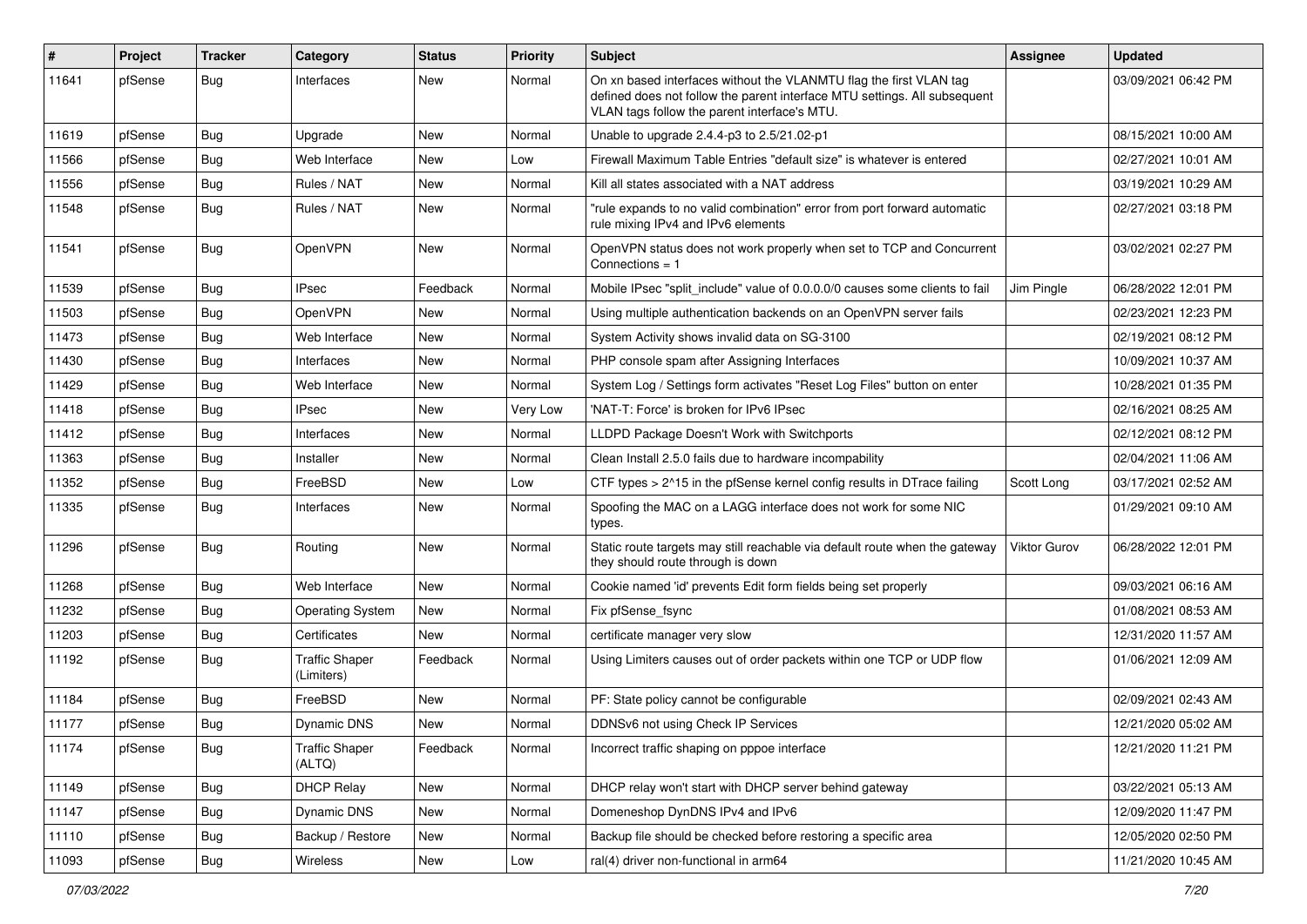| $\vert$ # | Project | <b>Tracker</b> | Category                     | <b>Status</b> | <b>Priority</b> | Subject                                                                                                         | <b>Assignee</b>     | <b>Updated</b>      |
|-----------|---------|----------------|------------------------------|---------------|-----------------|-----------------------------------------------------------------------------------------------------------------|---------------------|---------------------|
| 11091     | pfSense | <b>Bug</b>     | Interfaces                   | New           | Normal          | Interfaces set as disabled in the configuration have an UP status in the<br>operating system at boot            | <b>Viktor Gurov</b> | 06/28/2022 12:01 PM |
| 10980     | pfSense | <b>Bug</b>     | Operating System             | <b>New</b>    | Normal          | rc.local is executed at login by rc.initial, and not at boot time.                                              |                     | 10/19/2020 09:39 AM |
| 10959     | pfSense | <b>Bug</b>     | <b>Traffic Graphs</b>        | Feedback      | Low             | Traffic graph stopped on interface used via netmap                                                              |                     | 02/22/2021 02:57 AM |
| 10952     | pfSense | <b>Bug</b>     | Rules / NAT                  | New           | Low             | Inconsistency in Subnet Defaults Between Firewall Rules and Interface<br><b>Address Assignments</b>             |                     | 10/09/2020 12:50 PM |
| 10892     | pfSense | <b>Bug</b>     | Rules / NAT                  | New           | Low             | Large number of VLAN/LANs make floating rules are to read                                                       | Jared Dillard       | 02/01/2021 03:29 PM |
| 10875     | pfSense | Bug            | Gateways                     | <b>New</b>    | Normal          | PPP periodic reset does not fully restore gateway group round-robin<br>functionality                            | Luiz Souza          | 11/05/2020 07:44 AM |
| 10833     | pfSense | <b>Bug</b>     | Configuration<br>Backend     | New           | Normal          | unbound exits on configuration error when link status flaps on LAN<br>interface                                 |                     | 08/13/2020 11:53 PM |
| 10822     | pfSense | Bug            | DHCP (IPv6)                  | New           | Normal          | Deprecated IPv6 prefix won't be announced as deprecated to clients                                              |                     | 08/10/2020 09:23 AM |
| 10765     | pfSense | <b>Bug</b>     | Authentication               | <b>New</b>    | Normal          | Ampersands in Idap_extended_query are escaped twice                                                             |                     | 09/02/2020 07:55 AM |
| 10729     | pfSense | <b>Bug</b>     | Package System               | New           | Normal          | Certificate verification failed for pkg.freebsd.org                                                             |                     | 07/05/2020 01:12 AM |
| 10726     | pfSense | <b>Bug</b>     | Rules / NAT                  | New           | Normal          | Sticky-connections option is bugged - sticky-address cannot be redefined                                        |                     | 11/12/2020 10:12 AM |
| 10715     | pfSense | Bug            | <b>DHCP Relay</b>            | <b>New</b>    | Normal          | DHCPv6 relay always uses the "first" IPv6 address of an interface                                               |                     | 06/29/2020 05:01 AM |
| 10714     | pfSense | Bug            | DHCP (IPv6)                  | New           | Normal          | radyd only gives out the prefix of the "first" IPv6 address of an interface                                     |                     | 10/06/2020 01:03 PM |
| 10712     | pfSense | <b>Bug</b>     | Rules / NAT                  | New           | Normal          | "default allow LAN IPv6 to any" rule does not work right after boot when<br>using IPv6 PD                       |                     | 06/30/2020 12:17 AM |
| 10708     | pfSense | Bug            | Upgrade                      | <b>New</b>    | Normal          | ZFS bootpool boot symlink issue                                                                                 | Luiz Souza          | 03/08/2021 07:03 AM |
| 10701     | pfSense | Bug            | Web Interface                | New           | Very Low        | Firewall Log too wide with Rule Description Column                                                              |                     | 06/25/2020 07:36 AM |
| 10690     | pfSense | <b>Bug</b>     | Installer                    | <b>New</b>    | Low             | Not possible to make UFS install on ZFS formatted drive                                                         |                     | 04/21/2022 12:39 PM |
| 10671     | pfSense | <b>Bug</b>     | <b>Operating System</b>      | New           | Normal          | pfsense 2.4.5 1 does not boot on Gen2 2012R2 HyperV VM                                                          |                     | 05/09/2021 06:39 AM |
| 10624     | pfSense | Bug            | <b>DNS Resolver</b>          | <b>New</b>    | Normal          | Unbound configuration memory leak with python module + register DHCP<br>leases active                           |                     | 02/26/2021 10:27 AM |
| 10584     | pfSense | Bug            | Hardware / Drivers           | <b>New</b>    | Normal          | SG-3100 with M.2: shutdown instead of reboot                                                                    |                     | 07/21/2020 03:08 AM |
| 10577     | pfSense | <b>Bug</b>     | Hardware / Drivers           | Feedback      | Normal          | intel x553 (c3000 chipset) loading x520 driver                                                                  |                     | 05/28/2020 03:59 AM |
| 10544     | pfSense | <b>Bug</b>     | User Manager /<br>Privileges | New           | Normal          | It's not possible to add a user to group operator using the gui                                                 |                     | 04/21/2022 12:39 PM |
| 10530     | pfSense | <b>Bug</b>     | Upgrade                      | New           | Normal          | Convert config version to be based on product version                                                           |                     | 04/21/2022 12:39 PM |
| 10513     | pfSense | <b>Bug</b>     | Rules / NAT                  | New           | Normal          | State issues with policy routing and HA failover                                                                |                     | 04/21/2022 12:39 PM |
| 10493     | pfSense | Bug            | <b>IPsec</b>                 | New           | Normal          | filter_get_vpns_list() issues                                                                                   |                     | 05/06/2020 01:07 AM |
| 10352     | pfSense | <b>Bug</b>     | Authentication               | New           | Very Low        | RADIUS authentication fails with MSCHAPv1 or MSCHAPv2 when<br>passwords contain international characters        |                     | 06/20/2022 04:04 PM |
| 10342     | pfSense | <b>Bug</b>     | <b>DNS Resolver</b>          | New           | Normal          | Unbound domain overrides stop resolving periodically. They only resume<br>after the service has been restarted. |                     | 03/13/2020 10:35 AM |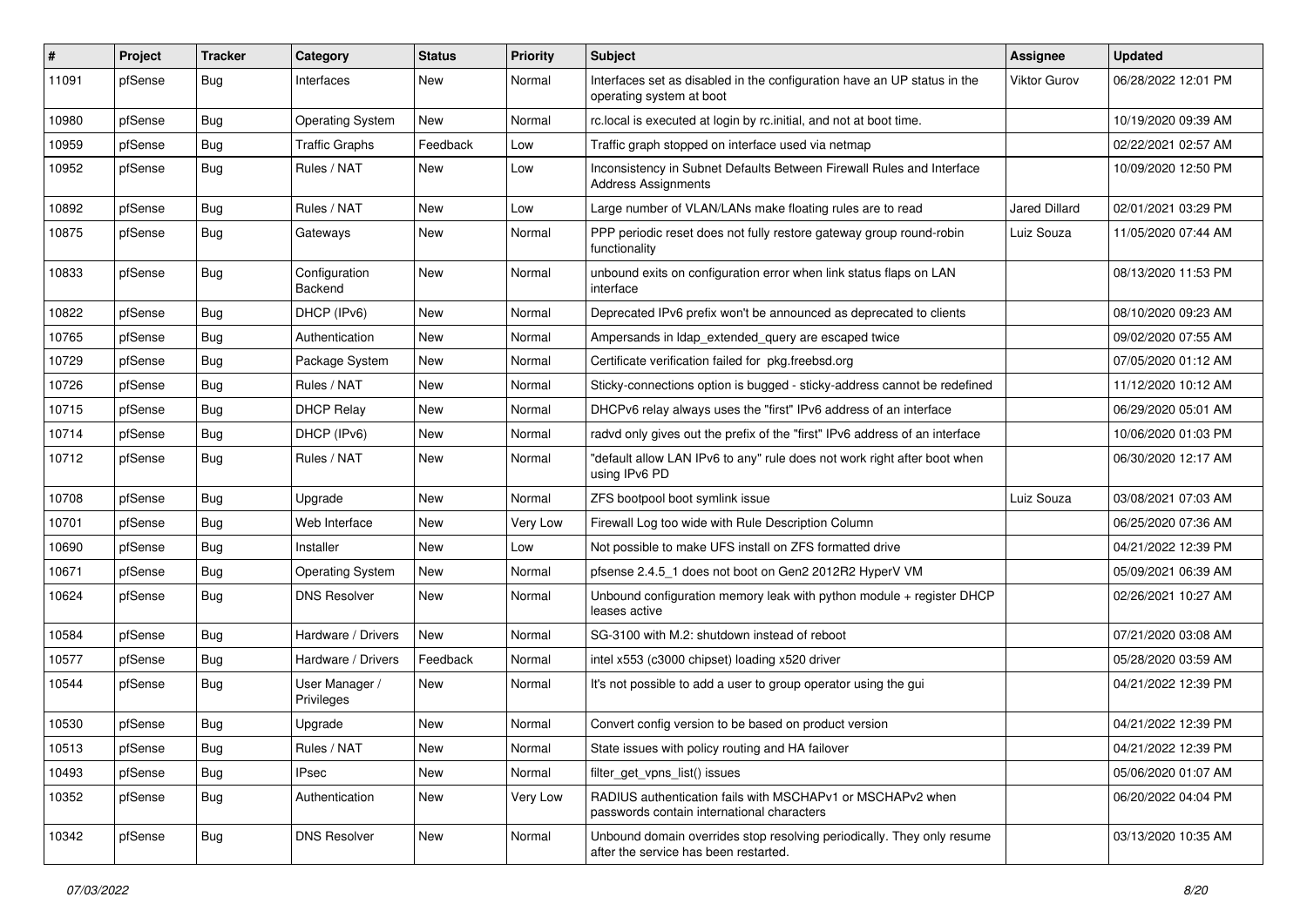| $\vert$ # | Project | <b>Tracker</b> | Category                     | <b>Status</b>                 | <b>Priority</b> | Subject                                                                                                              | <b>Assignee</b> | <b>Updated</b>      |
|-----------|---------|----------------|------------------------------|-------------------------------|-----------------|----------------------------------------------------------------------------------------------------------------------|-----------------|---------------------|
| 10325     | pfSense | <b>Bug</b>     | Notifications                | New                           | Normal          | System/Advanced/Notifications/E-Mail - SMTP Notification E-Mail auth<br>password Unexpected Bahaviour                |                 | 10/30/2020 08:17 AM |
| 10311     | pfSense | <b>Bug</b>     | <b>OpenVPN</b>               | New                           | Normal          | Too low net.link.ifqmaxlen causes packet drop under load when using<br>OpenVPN inside bridge interface under load    |                 | 08/10/2021 03:10 AM |
| 10310     | pfSense | <b>Bug</b>     | Upgrade                      | New                           | Normal          | Systems with low RAM and several packages may temporarily fail to load<br>large tables after an upgrade              |                 | 03/03/2020 07:55 AM |
| 10277     | pfSense | <b>Bug</b>     | Web Interface                | <b>New</b>                    | Normal          | Sorting the log entries does not use year value                                                                      |                 | 02/24/2020 07:46 AM |
| 10271     | pfSense | <b>Bug</b>     | Web Interface                | New                           | Normal          | Large number of VLAN/LANs make "Interfaces" menu hard to access                                                      |                 | 02/20/2020 04:46 AM |
| 10150     | pfSense | <b>Bug</b>     | <b>IGMP Proxy</b>            | <b>New</b>                    | Normal          | IGMP Proxy does not scale to hundreds of streams                                                                     |                 | 01/03/2020 02:56 AM |
| 10143     | pfSense | <b>Bug</b>     | <b>DNS Resolver</b>          | New                           | Normal          | System hostname DNS entry is assigned to the wrong IP on multi-wan<br>setups                                         |                 | 12/31/2019 02:33 PM |
| 10000     | pfSense | <b>Bug</b>     | Dynamic DNS                  | New                           | Normal          | Azure Dynamic DNS A and AAAA Records for Apex Zone                                                                   |                 | 03/31/2020 09:03 AM |
| 9889      | pfSense | <b>Bug</b>     | Certificates                 | <b>New</b>                    | Very Low        | CRL check for Intermediate CA CRLs fails                                                                             | Jim Pingle      | 11/08/2019 11:03 AM |
| 9887      | pfSense | <b>Bug</b>     | Rules / NAT                  | <b>Pull Request</b><br>Review | Low             | Rule separator positions change when deleting multiple rules                                                         |                 | 07/01/2022 02:25 PM |
| 9837      | pfSense | <b>Bug</b>     | Interfaces                   | New                           | Very Low        | ipv6 is not completely disabled on the interfaces                                                                    |                 | 10/24/2019 01:16 AM |
| 9805      | pfSense | <b>Bug</b>     | <b>Dynamic DNS</b>           | <b>New</b>                    | Normal          | dynDNS cloudflare multiple entries                                                                                   |                 | 10/02/2019 04:51 PM |
| 9755      | pfSense | <b>Bug</b>     | Package System               | New                           | Very Low        | package description wrong link<br>https://www.freshports.org/security/openvpn-client-export                          |                 | 09/13/2019 07:22 AM |
| 9737      | pfSense | <b>Bug</b>     | <b>Traffic Graphs</b>        | New                           | Normal          | traffic-graphs.js shows incorrect units inside the chart                                                             |                 | 09/09/2019 06:35 AM |
| 9698      | pfSense | Bug            | <b>RRD Graphs</b>            | New                           | Normal          | Monitoring graphs do not retain state after auto-refresh                                                             |                 | 08/26/2019 02:09 AM |
| 9690      | pfSense | <b>Bug</b>     | Interfaces                   | New                           | Normal          | Ethernet flow control should be disabled by default                                                                  |                 | 08/19/2019 06:45 PM |
| 9677      | pfSense | <b>Bug</b>     | Dashboard                    | New                           | Normal          | Dashboard hangs when widget needs data from a remote host which is<br>down                                           |                 | 08/13/2019 09:15 AM |
| 9664      | pfSense | Bug            | <b>Dynamic DNS</b>           | <b>New</b>                    | Normal          | DynDNS and Dual-wan problem with CloudFlare (works with No-Ip)                                                       |                 | 08/03/2019 10:00 AM |
| 9654      | pfSense | <b>Bug</b>     | <b>DNS Resolver</b>          | New                           | Normal          | After reboot, the DNS resolver must be restarted before it will advertise the<br>ipv6 DNS address of the router.     |                 | 11/20/2020 03:12 AM |
| 9650      | pfSense | <b>Bug</b>     | Gateways                     | New                           | Normal          | IPv6 connection drops (ir-)regular on Kabelvodafone (German cable<br>ISP)                                            |                 | 07/27/2019 07:14 AM |
| 9626      | pfSense | Bug            | Web Interface                | <b>New</b>                    | Normal          | When deny write permission is assigned to a user, there is no error<br>feedback if the user tries to write something |                 | 06/25/2022 05:41 PM |
| 9585      | pfSense | Bug            | Interfaces                   | New                           | Normal          | 6RD: Unable to reach hosts on within same 6rd-domain                                                                 |                 | 08/14/2019 02:39 PM |
| 9566      | pfSense | <b>Bug</b>     | <b>Traffic Graphs</b>        | New                           | Normal          | Traffic graph displays traffic incorrectly                                                                           |                 | 11/18/2019 07:54 AM |
| 9504      | pfSense | <b>Bug</b>     | Dynamic DNS                  | New                           | Normal          | Multiple Dynamic DNS update notifications for the same interface, not<br>differentiated by the hostname              |                 | 05/07/2019 07:46 AM |
| 9485      | pfSense | <b>Bug</b>     | User Manager /<br>Privileges | New                           | Normal          | password match error on system usermanager causes Group<br>membership to be reset.                                   |                 | 04/26/2019 08:52 AM |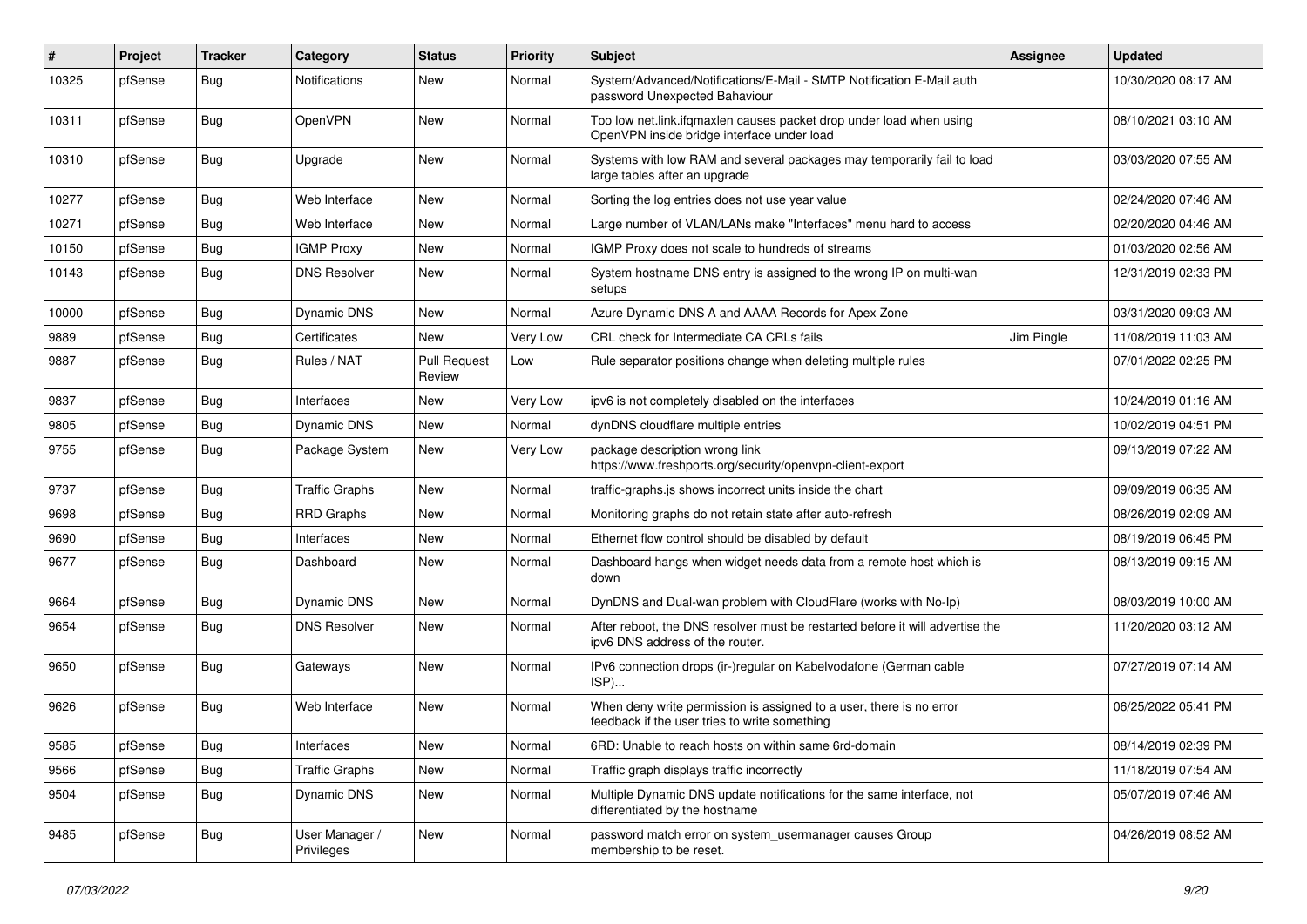| #    | Project | <b>Tracker</b> | Category                            | <b>Status</b> | <b>Priority</b> | <b>Subject</b>                                                                                        | Assignee              | <b>Updated</b>      |
|------|---------|----------------|-------------------------------------|---------------|-----------------|-------------------------------------------------------------------------------------------------------|-----------------------|---------------------|
| 9453 | pfSense | Bug            | LAGG Interfaces                     | <b>New</b>    | Normal          | VLAN Interfaces on LAGG get orphaned at boot                                                          |                       | 08/21/2019 11:16 AM |
| 9384 | pfSense | Bug            | Interfaces                          | Confirmed     | Normal          | devd putting "\$" before variable contents when using single quotes                                   |                       | 04/21/2022 12:39 PM |
| 9353 | pfSense | <b>Bug</b>     | Dashboard                           | New           | Low             | PHPSession errors from limited access to dashboard and widgets                                        |                       | 10/06/2020 09:31 AM |
| 9349 | pfSense | <b>Bug</b>     | <b>IPsec</b>                        | Confirmed     | Normal          | IPSec service start/stop/restart fails after settings change                                          | Markus<br>Stockhausen | 10/30/2020 01:33 PM |
| 9344 | pfSense | <b>Bug</b>     | Translations                        | New           | Normal          | OpenVPN click NCP Algorithms will always go to DH Parameters<br>website(in Chinese-Taiwan)            |                       | 10/21/2021 03:48 AM |
| 9343 | pfSense | Bug            | DHCP (IPv4)                         | New           | Normal          | diag arp.php times out with large DHCPD leases table                                                  |                       | 08/14/2019 01:19 PM |
| 9338 | pfSense | <b>Bug</b>     | <b>IGMP Proxy</b>                   | <b>New</b>    | Normal          | igmpproxy ignoring downstream vlan interface                                                          |                       | 02/22/2019 03:48 AM |
| 9296 | pfSense | Bug            | Aliases / Tables                    | Confirmed     | Low             | Alias content is sometimes incomplete when mixing FQDN and IP address                                 | Reid Linnemann        | 06/18/2022 03:12 PM |
| 9295 | pfSense | <b>Bug</b>     | PPPoE Server                        | <b>New</b>    | Very High       | IPv6 PD does not work with PPPOE (Server & Client)                                                    |                       | 05/15/2022 10:53 AM |
| 9241 | pfSense | <b>Bug</b>     | Interfaces                          | <b>New</b>    | Normal          | Ethernet link cycles up/down if "auto-negotiate" is explicitly selected in<br>interface configuration |                       | 12/31/2018 08:36 PM |
| 9192 | pfSense | <b>Bug</b>     | <b>PPP</b> Interfaces               | New           | Normal          | PPPoE daemon selects wrong interface                                                                  |                       | 08/20/2019 10:05 AM |
| 9183 | pfSense | Bug            | <b>LAGG Interfaces</b>              | New           | Very Low        | OpenVPN Lagg Interface not working after restart or new start                                         |                       | 08/21/2019 11:17 AM |
| 9179 | pfSense | <b>Bug</b>     | <b>NAT Reflection</b>               | New           | Normal          | NAT reflection fix implemented for #8604 is causing WebUI and XMLRPC<br>to fail on slave              |                       | 03/27/2020 08:01 PM |
| 9167 | pfSense | <b>Bug</b>     | Rules / NAT                         | New           | Normal          | Some Important ICMPv6 Traffic Not Allowed by Default Rules                                            |                       | 08/14/2019 01:00 PM |
| 9149 | pfSense | <b>Bug</b>     | Package System                      | New           | Low             | Continued issues with /tmp and /var in RAM on 2.4                                                     |                       | 11/24/2018 11:56 AM |
| 9140 | pfSense | <b>Bug</b>     | Logging                             | New           | Very Low        | Unexpected rule can be displayed when looking up filter log entry with<br>multiple matching rules     |                       | 08/19/2019 02:56 PM |
| 9136 | pfSense | <b>Bug</b>     | DHCP (IPv6)                         | <b>New</b>    | High            | IPv6 Tracking Interfaces Lose IPv6 Address in Certain Cases                                           |                       | 04/21/2022 12:39 PM |
| 9123 | pfSense | <b>Bug</b>     | Interfaces                          | Feedback      | Very High       | Adding/configuring vlan on ixl-devices causes aq_add_macvlan err -53,<br>ag error 14                  | Luiz Souza            | 05/16/2022 07:57 AM |
| 9101 | pfSense | Bug            | <b>Traffic Graphs</b>               | New           | Normal          | Traffic Graphs/Dashboard Slows Downloads Being Performed by the<br>Same Firefox Browser               |                       | 08/21/2019 09:18 AM |
| 9094 | pfSense | <b>Bug</b>     | Hardware / Drivers                  | Assigned      | Normal          | MBT console settings are not forced to video console                                                  |                       | 11/07/2018 10:23 AM |
| 9087 | pfSense | Bug            | <b>Traffic Graphs</b>               | New           | Normal          | Traffic Graph Widget Legend Not Updating                                                              |                       | 08/14/2019 12:38 PM |
| 9037 | pfSense | <b>Bug</b>     | <b>DNS Resolver</b>                 | New           | Normal          | Unbound not logging to syslog after reboot                                                            |                       | 10/12/2018 05:09 AM |
| 9035 | pfSense | <b>Bug</b>     | Rules / NAT                         | <b>New</b>    | Normal          | Inactive Interfaces are Hidden in Firewall Rules                                                      |                       | 08/14/2019 12:39 PM |
| 9024 | pfSense | <b>Bug</b>     | <b>Traffic Shaper</b><br>(Limiters) | Feedback      | Normal          | Ping packet loss under load when using limiters                                                       |                       | 05/12/2022 11:55 AM |
| 8964 | pfSense | <b>Bug</b>     | <b>IPsec</b>                        | <b>New</b>    | High            | IPsec async cryptography advanced setting - TCP traffic not passing<br>through                        | Luiz Souza            | 12/08/2020 12:09 PM |
| 8963 | pfSense | <b>Bug</b>     | <b>Traffic Shaper</b><br>(Limiters) | <b>New</b>    | Normal          | 2.4.4 Limiters don't work after CARP fail-over                                                        |                       | 12/10/2018 06:40 AM |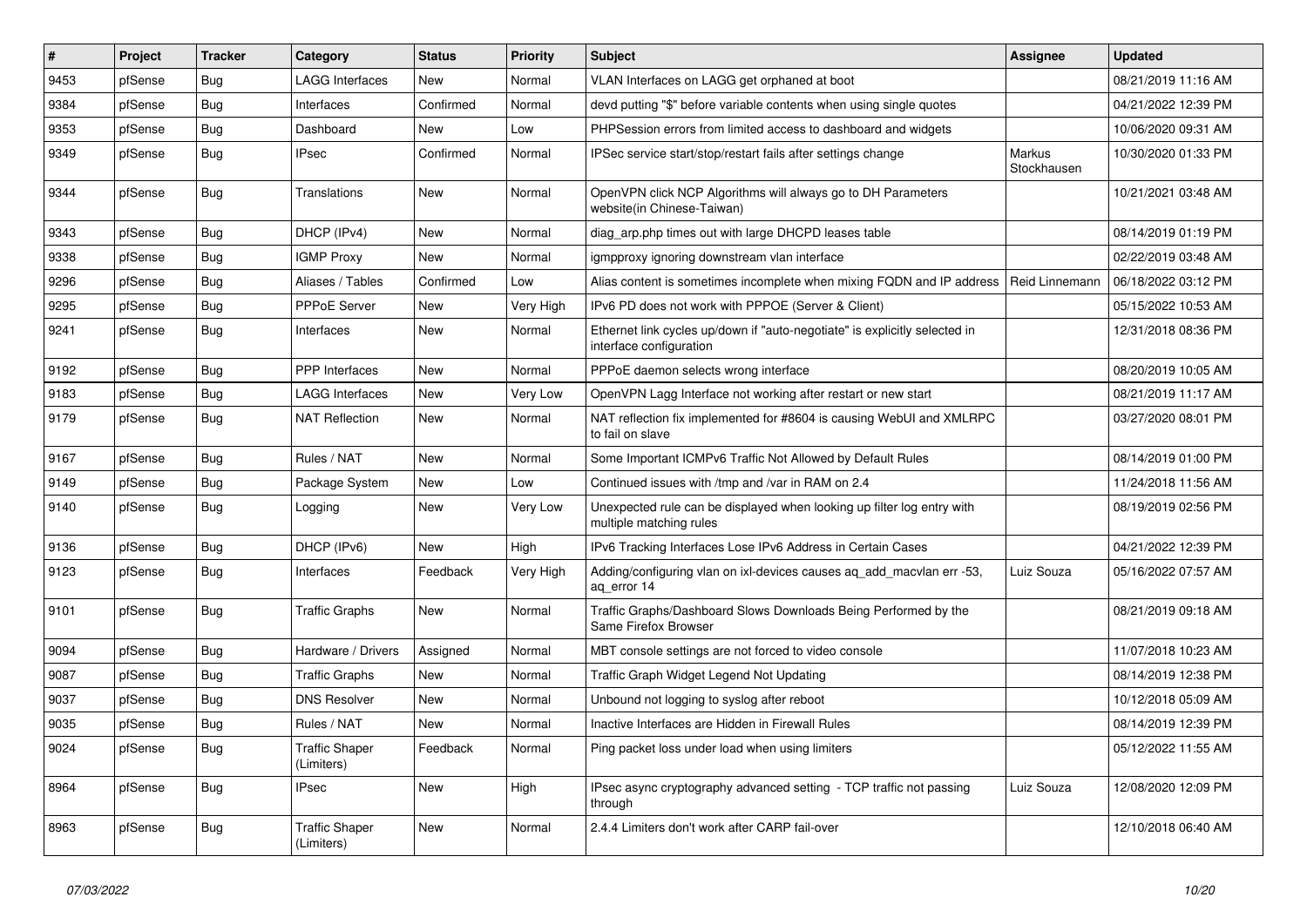| #    | Project | <b>Tracker</b> | Category                                        | <b>Status</b> | <b>Priority</b> | <b>Subject</b>                                                                                                               | Assignee   | <b>Updated</b>      |
|------|---------|----------------|-------------------------------------------------|---------------|-----------------|------------------------------------------------------------------------------------------------------------------------------|------------|---------------------|
| 8882 | pfSense | <b>Bug</b>     | Interfaces                                      | Incomplete    | Normal          | Interface assignments lost on reboot                                                                                         |            | 02/17/2022 02:24 PM |
| 8846 | pfSense | Bug            | Gateways                                        | New           | Low             | Misleading gateway error message adding/editing static routes using a<br>disabled interface                                  |            | 08/21/2019 11:29 AM |
| 8831 | pfSense | <b>Bug</b>     | <b>IPv6 Router</b><br>Advertisements<br>(RADVD) | <b>New</b>    | Very High       | Radvd causes latency spikes                                                                                                  |            | 04/19/2021 04:51 AM |
| 8820 | pfSense | <b>Bug</b>     | Rules / NAT                                     | New           | Low             | System/Advanced/Misc - "Do not kill connections when schedule expires"<br>UN-checked still leaves existing connections open. |            | 07/28/2020 10:59 AM |
| 8815 | pfSense | <b>Bug</b>     | Interfaces                                      | New           | Normal          | IP addresses are removed from interfaces when link is lost and either IPv4<br>or IPv6 is dynamic                             | Luiz Souza | 07/21/2021 07:49 AM |
| 8804 | pfSense | <b>Bug</b>     | PPP Interfaces                                  | <b>New</b>    | Normal          | Netgate SG-1000 PPPoE Keepalives not prioritized, internet drops                                                             |            | 08/20/2019 10:06 AM |
| 8770 | pfSense | <b>Bug</b>     | Interfaces                                      | <b>New</b>    | Normal          | QinQ interfaces always show as active                                                                                        |            | 02/01/2020 09:47 AM |
| 8711 | pfSense | <b>Bug</b>     | <b>IGMP Proxy</b>                               | <b>New</b>    | Normal          | igmpproxy with PPPoE Interfaces                                                                                              |            | 07/28/2018 09:21 AM |
| 8686 | pfSense | <b>Bug</b>     | <b>IPsec</b>                                    | <b>New</b>    | Normal          | IPsec VTI: Assigned interface firewall rules are never parsed                                                                |            | 02/10/2021 12:15 PM |
| 8614 | pfSense | Bug            | DHCP (IPv4)                                     | <b>New</b>    | Normal          | Cannot remove Additional BOOTP/DHCP Options                                                                                  |            | 08/21/2019 09:15 AM |
| 8611 | pfSense | <b>Bug</b>     | Interfaces                                      | In Progress   | Normal          | unable to receive IPv6 RA's on SG-1000, default route lost                                                                   | Luiz Souza | 02/01/2021 03:31 PM |
| 8576 | pfSense | <b>Bug</b>     | Rules / NAT                                     | Feedback      | Low             | pfSense stops passing traffic after some time when using Outbound NAT<br>pool w/ Sticky Address                              |            | 10/28/2021 01:47 PM |
| 8570 | pfSense | Bug            | <b>XML Parser</b>                               | New           | Normal          | Empty (dn)shaper config gets populated with newline                                                                          |            | 08/20/2019 02:45 PM |
| 8567 | pfSense | Bug            | CARP                                            | New           | Normal          | Using IPv6 VIP alias for services may affect CARP IPv6 VIP work                                                              |            | 06/12/2018 01:26 PM |
| 8566 | pfSense | <b>Bug</b>     | CARP                                            | New           | Normal          | Wrong IPv6 source in NS request in case using of IPv6 alias                                                                  |            | 06/12/2018 01:26 PM |
| 8526 | pfSense | Bug            | Interfaces                                      | New           | Normal          | DHCP client ignores server replies when 802.1g tagging is used                                                               |            | 08/14/2019 10:52 AM |
| 8512 | pfSense | Bug            | PPP Interfaces                                  | New           | Normal          | PPPoE reconnect fails after interface flap                                                                                   |            | 08/20/2019 10:06 AM |
| 8502 | pfSense | <b>Bug</b>     | Web Interface                                   | Confirmed     | Low             | main (top) menu items do not drop down in some cases                                                                         |            | 07/06/2020 02:39 PM |
| 8500 | pfSense | <b>Bug</b>     | Dynamic DNS                                     | New           | Low             | Incorrect categorization of status/info messages from phpDynDNS                                                              |            | 08/16/2019 12:50 PM |
| 8464 | pfSense | Bug            | Wireless                                        | New           | Very Low        | Wireless USB card does not connect to WiFi automatically after<br>reboot/halt                                                |            | 06/19/2020 03:44 AM |
| 8435 | pfSense | <b>Bug</b>     | Interfaces                                      | <b>New</b>    | Normal          | DHCPv6 unusable in certain circumstances (US AT&T Fiber, etc.)                                                               |            | 08/14/2019 10:52 AM |
| 8432 | pfSense | Bug            | Dynamic DNS                                     | New           | Normal          | Dynamic DNS Client gives an error that it can't find IPv6 address when<br>WAN interface is a LAGG                            |            | 09/17/2020 05:23 AM |
| 8419 | pfSense | <b>Bug</b>     | Web Interface                                   | New           | Normal          | webgui, when menubar is fixed to the top of the screen, the last items of<br>long menus cannot be seen/used.                 |            | 07/19/2018 03:10 PM |
| 8406 | pfSense | <b>Bug</b>     | Dynamic DNS                                     | <b>New</b>    | Normal          | DDNS IPV6 Cloudflare Client does not detect PPOE address                                                                     |            | 03/31/2018 11:56 AM |
| 8401 | pfSense | Bug            | Installer                                       | <b>New</b>    | Normal          | Issues related to keys representing alphabetic characters specific to<br>Scandinavian languages and to some other keys.      |            | 03/30/2018 11:06 AM |
| 8380 | pfSense | Bug            | OpenVPN                                         | New           | Normal          | OpenVPN RADIUS password length is not constant                                                                               | Jim Pingle | 07/17/2020 11:46 AM |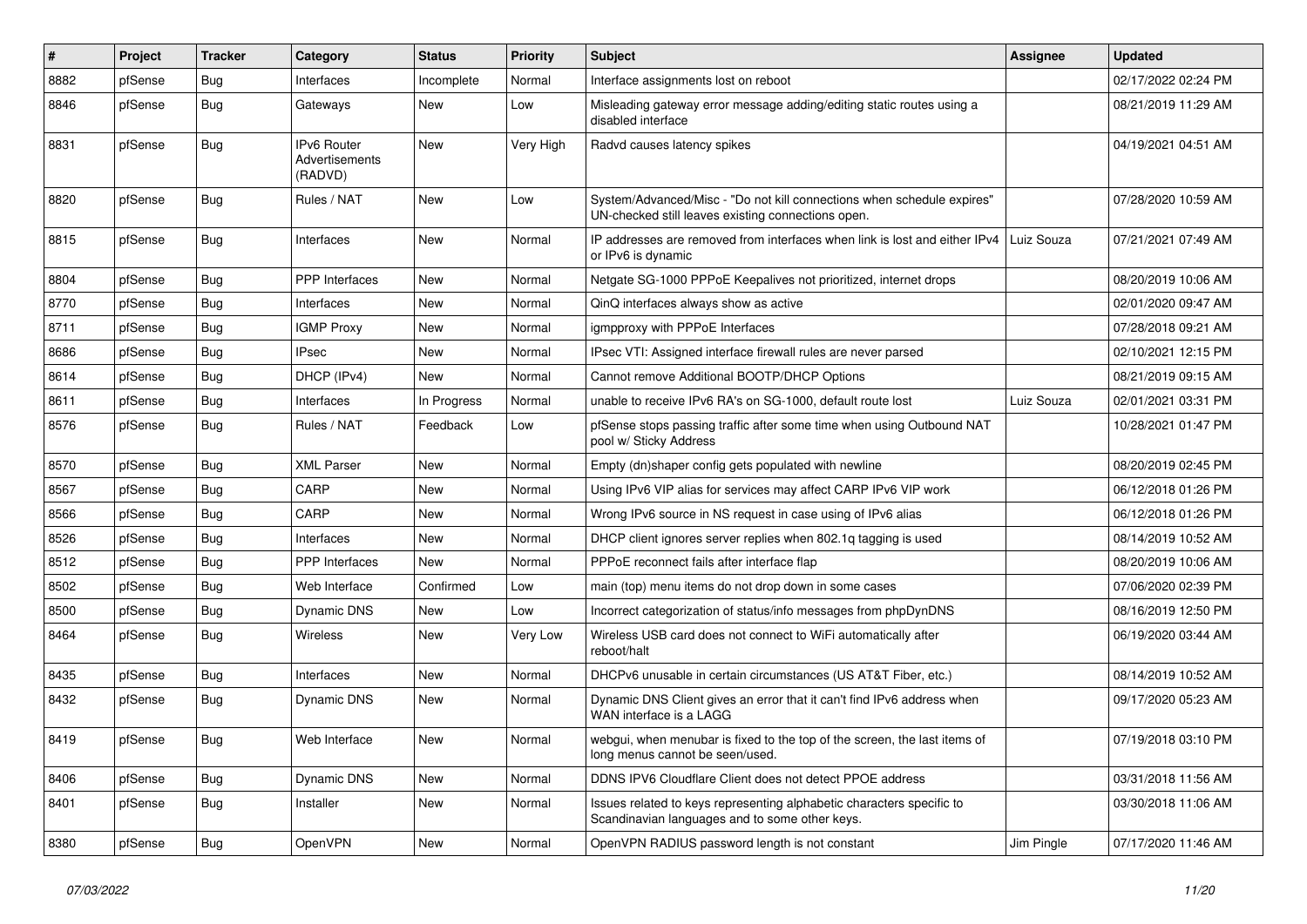| $\vert$ # | Project | <b>Tracker</b> | Category                            | <b>Status</b> | <b>Priority</b> | Subject                                                                                                                                                                       | <b>Assignee</b> | <b>Updated</b>      |
|-----------|---------|----------------|-------------------------------------|---------------|-----------------|-------------------------------------------------------------------------------------------------------------------------------------------------------------------------------|-----------------|---------------------|
| 8343      | pfSense | Bug            | Gateways                            | New           | Normal          | Gateway Routes (Default Routes) not removed in Kernel when removed<br>from GUI                                                                                                |                 | 05/14/2020 01:22 AM |
| 8335      | pfSense | <b>Bug</b>     | <b>LAGG Interfaces</b>              | New           | Normal          | System hang with LACP downlink to UniFi switch                                                                                                                                |                 | 08/21/2019 11:18 AM |
| 8325      | pfSense | <b>Bug</b>     | UPnP/NAT-PMP                        | New           | Normal          | UPnP not available for pppoe-Clients                                                                                                                                          |                 | 11/15/2020 10:33 AM |
| 8324      | pfSense | Bug            | Hardware / Drivers                  | <b>New</b>    | Normal          | bxe cards require promisc for OSPF                                                                                                                                            | Luiz Souza      | 05/25/2020 03:19 PM |
| 8313      | pfSense | <b>Bug</b>     | <b>Notifications</b>                | New           | Normal          | STARTTLS auto detection not working                                                                                                                                           |                 | 04/21/2022 12:39 PM |
| 8285      | pfSense | <b>Bug</b>     | Web Interface                       | New           | Normal          | Actions on stale data may result in catastrophic results                                                                                                                      |                 | 01/16/2018 08:08 PM |
| 8263      | pfSense | <b>Bug</b>     | <b>Traffic Shaper</b><br>(ALTQ)     | New           | Normal          | Cannot create a nonlinear `Link Share` service curve because of: "the sum<br>of the child bandwidth higher than parent"                                                       |                 | 11/05/2020 07:31 AM |
| 8233      | pfSense | Bug            | <b>NAT Reflection</b>               | New           | Very Low        | NAT reflection back to originating host broken when using FQDN-based IP<br>aliases                                                                                            |                 | 08/21/2019 10:53 AM |
| 8207      | pfSense | <b>Bug</b>     | <b>Operating System</b>             | New           | Normal          | 2.4 cannot boot as a Xen VM with more than 7 NICs                                                                                                                             |                 | 06/25/2022 05:42 PM |
| 8192      | pfSense | <b>Bug</b>     | <b>Gateway Monitoring</b>           | New           | Low             | dpinger - Change in ISP link-local IPv6 address drops connectivity                                                                                                            | Luiz Souza      | 11/05/2020 07:31 AM |
| 8179      | pfSense | <b>Bug</b>     | DHCP (IPv4)                         | Feedback      | Normal          | Incorrect reverse DNS zone in DHCP server config for non-octet-aligned<br>subnet mask                                                                                         | Renato Botelho  | 02/09/2022 11:17 PM |
| 8177      | pfSense | <b>Bug</b>     | Package System                      | New           | Normal          | "/xsl/package.xsl" is referenced in package XML files but not on the<br>firewall                                                                                              |                 | 08/14/2019 09:56 AM |
| 8176      | pfSense | Bug            | Package System                      | New           | Normal          | /schema/packages.dtd -- referenced in *xml, but missing?                                                                                                                      |                 | 12/09/2017 06:52 PM |
| 8158      | pfSense | Bug            | Interfaces                          | New           | High            | IPv6 Track Interface issue with more than one WAN-Gateway and a<br>number of internal interfaces at least track interface from one interface<br>does not work on regular base |                 | 12/03/2017 09:00 AM |
| 8157      | pfSense | <b>Bug</b>     | Dashboard                           | New           | Very Low        | Traffic Graph clutter from time to time                                                                                                                                       |                 | 12/03/2017 06:40 AM |
| 8130      | pfSense | <b>Bug</b>     | <b>Traffic Graphs</b>               | New           | Normal          | Status - Monitoring - Area chart displays traffic data differently than Line or<br>Bar charts                                                                                 |                 | 11/26/2017 01:40 PM |
| 8122      | pfSense | <b>Bug</b>     | OpenVPN                             | New           | Normal          | openvpn client is unable to use OTP (temporary) passwords                                                                                                                     |                 | 04/16/2018 09:28 AM |
| 8113      | pfSense | <b>Bug</b>     | Interfaces                          | New           | Normal          | MTU setting on bridge, openvpn clients ignored                                                                                                                                |                 | 12/31/2021 05:55 PM |
| 8100      | pfSense | <b>Bug</b>     | CARP                                | New           | Normal          | pfsync Initially Deletes States on Primary for Connections Established<br>through Secondary                                                                                   | Luiz Souza      | 02/08/2022 12:59 PM |
| 8095      | pfSense | Bug            | Translations                        | New           | Normal          | Unescaped simple quotes break JavaScript features when the French<br>translation is enabled                                                                                   |                 | 08/21/2019 09:06 AM |
| 8089      | pfSense | Bug            | Interfaces                          | New           | High            | VLAN page breaks after config restore to new hardware.                                                                                                                        |                 | 11/21/2017 01:38 PM |
| 8087      | pfSense | Bug            | Authentication                      | New           | Normal          | Provide Calling-Station-ID to RADIUS backed VPN connections                                                                                                                   |                 | 06/06/2020 05:36 AM |
| 8076      | pfSense | <b>Bug</b>     | Backup / Restore                    | New           | Normal          | User can easily apply an unusable interface configuration after restore                                                                                                       |                 | 08/14/2019 10:52 AM |
| 8073      | pfSense | Bug            | <b>IPsec</b>                        | New           | Normal          | Traffic inexplicably not going through IPSEC despite (in theory) matching<br><b>SPs</b>                                                                                       |                 | 11/09/2017 02:51 AM |
| 8072      | pfSense | <b>Bug</b>     | <b>Traffic Shaper</b><br>(Limiters) | New           | Normal          | Limiter / Queue mask issues?                                                                                                                                                  | Ivor Kreso      | 11/08/2017 07:56 PM |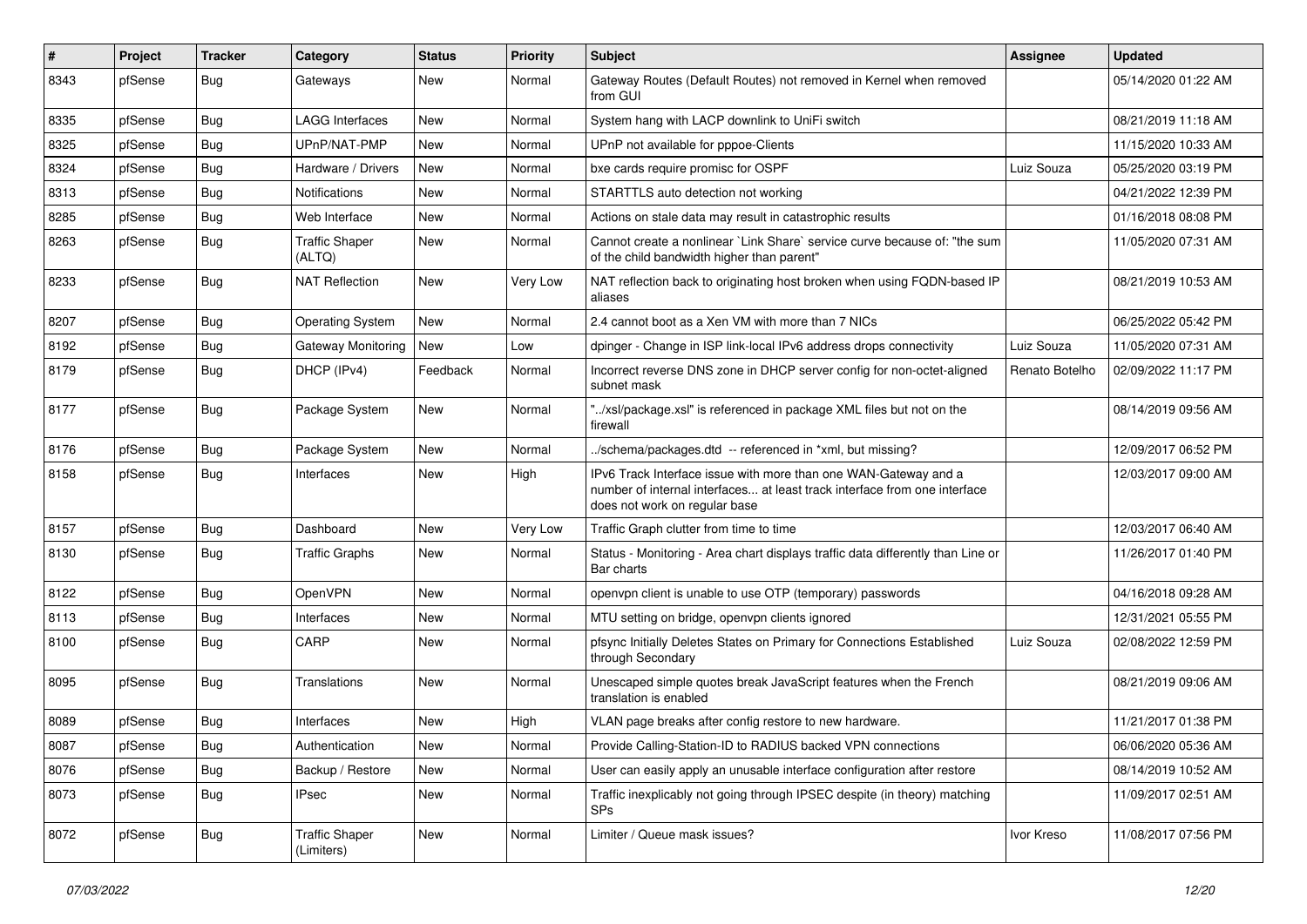| $\pmb{\#}$ | Project | <b>Tracker</b> | Category                                        | <b>Status</b>                 | <b>Priority</b> | <b>Subject</b>                                                                                                                    | <b>Assignee</b>   | <b>Updated</b>      |
|------------|---------|----------------|-------------------------------------------------|-------------------------------|-----------------|-----------------------------------------------------------------------------------------------------------------------------------|-------------------|---------------------|
| 8066       | pfSense | Bug            | Routing                                         | <b>New</b>                    | Normal          | Static routes not applied when they go out a interface using carp                                                                 |                   | 11/08/2017 02:04 AM |
| 8050       | pfSense | Bug            | Interfaces                                      | <b>New</b>                    | High            | Enabling bridge while interfaces have link freezes console                                                                        |                   | 11/03/2017 04:38 PM |
| 8013       | pfSense | <b>Bug</b>     | <b>IPsec</b>                                    | New                           | Normal          | IPsec MSS clamping value shared for IPv4 and IPv6                                                                                 | Luiz Souza        | 10/28/2021 01:37 PM |
| 8004       | pfSense | <b>Bug</b>     | <b>NAT Reflection</b>                           | <b>New</b>                    | Normal          | Error notice for a deleted NAT that had a RULE or an existing NAT which<br>is claimed to have no NAT port                         |                   | 10/24/2017 06:39 PM |
| 7996       | pfSense | Bug            | Web Interface                                   | <b>Pull Request</b><br>Review | Very Low        | Unnecessary link tag in login page                                                                                                | Marcos<br>Mendoza | 06/28/2022 12:01 PM |
| 7986       | pfSense | Bug            | Wireless                                        | New                           | Normal          | WLAN card no longer properly initialized under 2.4.0                                                                              |                   | 06/19/2020 08:08 AM |
| 7977       | pfSense | Bug            | Translations                                    | New                           | Normal          | English text shown in stead of translated text (Routing - Gateway groups -<br>edit)                                               |                   | 08/21/2019 11:28 AM |
| 7964       | pfSense | Bug            | Multi-WAN                                       | New                           | Normal          | Restart openypn on gateway switching                                                                                              |                   | 08/19/2019 12:35 PM |
| 7943       | pfSense | <b>Bug</b>     | Web Interface                                   | New                           | Normal          | CSS Overflow Fix for Drop Down Menus in webConfigurator                                                                           |                   | 11/21/2020 02:54 PM |
| 7899       | pfSense | <b>Bug</b>     | <b>Traffic Shaper</b><br>(ALTQ)                 | <b>New</b>                    | Normal          | a floating 'match' rule on LAN does not put traffic from a broswer on a<br>clientpc into a shaper queue                           |                   | 09/28/2017 09:16 AM |
| 7863       | pfSense | Bug            | User Manager /<br>Privileges                    | New                           | Normal          | The "WebCfg - All pages" permission inclueds the "User - System: Shell<br>account access" even though that is not a WebCofg page. |                   | 09/16/2017 05:13 AM |
| 7857       | pfSense | Bug            | Dashboard                                       | <b>New</b>                    | Very Low        | Interfaces Widget U/I fails to wrap IPV6 addresses when the string is too<br>wide for the widget                                  |                   | 08/13/2019 09:15 AM |
| 7848       | pfSense | <b>Bug</b>     | Diagnostics                                     | New                           | Low             | NDP Table Sort by Expiration Error                                                                                                |                   | 08/26/2019 02:56 PM |
| 7821       | pfSense | <b>Bug</b>     | DHCP (IPv6)                                     | <b>New</b>                    | Normal          | GIF does not support broadcast                                                                                                    |                   | 08/29/2017 10:50 AM |
| 7788       | pfSense | <b>Bug</b>     | Dashboard                                       | <b>New</b>                    | Low             | Irregular updating of widgets like cpu/uptime on system widget.                                                                   |                   | 08/21/2019 09:03 AM |
| 7779       | pfSense | <b>Bug</b>     | OpenVPN                                         | New                           | Normal          | Traffic crossing a site-to-site OpenVPN tunnel fails to fragment.                                                                 |                   | 06/02/2021 08:26 AM |
| 7757       | pfSense | <b>Bug</b>     | Backup / Restore                                | <b>New</b>                    | Normal          | Auto Config Backup fails to upload unless Default Gateway is up                                                                   |                   | 08/16/2019 12:47 PM |
| 7737       | pfSense | Bug            | <b>IPv6 Router</b><br>Advertisements<br>(RADVD) | <b>New</b>                    | Normal          | radvd error message                                                                                                               |                   | 08/13/2019 09:41 AM |
| 7734       | pfSense | <b>Bug</b>     | DHCP (IPv6)                                     | New                           | Normal          | Using opton ia pd0 does not renew prefix and prefix get dropped                                                                   |                   | 07/31/2017 03:46 AM |
| 7730       | pfSense | <b>Bug</b>     | Interfaces                                      | New                           | High            | 2.3.4 1 greX: loop detected when hit save on filter rules or interfaces                                                           |                   | 07/27/2017 08:16 AM |
| 7665       | pfSense | <b>Bug</b>     | Aliases / Tables                                | New                           | Normal          | Host range validation for Aliases is not strict enough                                                                            |                   | 08/21/2019 11:01 AM |
| 7648       | pfSense | <b>Bug</b>     | CARP                                            | New                           | Very Low        | SPAN ports on an interface renders CARP HA inoperative                                                                            |                   | 06/14/2017 09:19 PM |
| 7590       | pfSense | Bug            | Diagnostics                                     | New                           | Normal          | diag edit do not save when nothing to sae (in directory browse view)                                                              |                   | 05/20/2017 05:04 PM |
| 7589       | pfSense | Bug            | Diagnostics                                     | New                           | Normal          | diag edit.php old print info box                                                                                                  |                   | 05/20/2017 05:02 PM |
| 7553       | pfSense | <b>Bug</b>     | Captive Portal                                  | Confirmed                     | Very Low        | Captive portal on a parent interface blocks traffic on VLAN interfaces too                                                        |                   | 08/19/2018 03:15 PM |
| 7551       | pfSense | Bug            | Rules / NAT                                     | <b>New</b>                    | Normal          | Dynamic IPsec endpoints not added to rule set after WAN down/up                                                                   |                   | 05/16/2017 02:26 PM |
| 7476       | pfSense | <b>Bug</b>     | Logging                                         | New                           | Normal          | Dirty buffer used to build log messages?                                                                                          |                   | 04/17/2017 09:51 PM |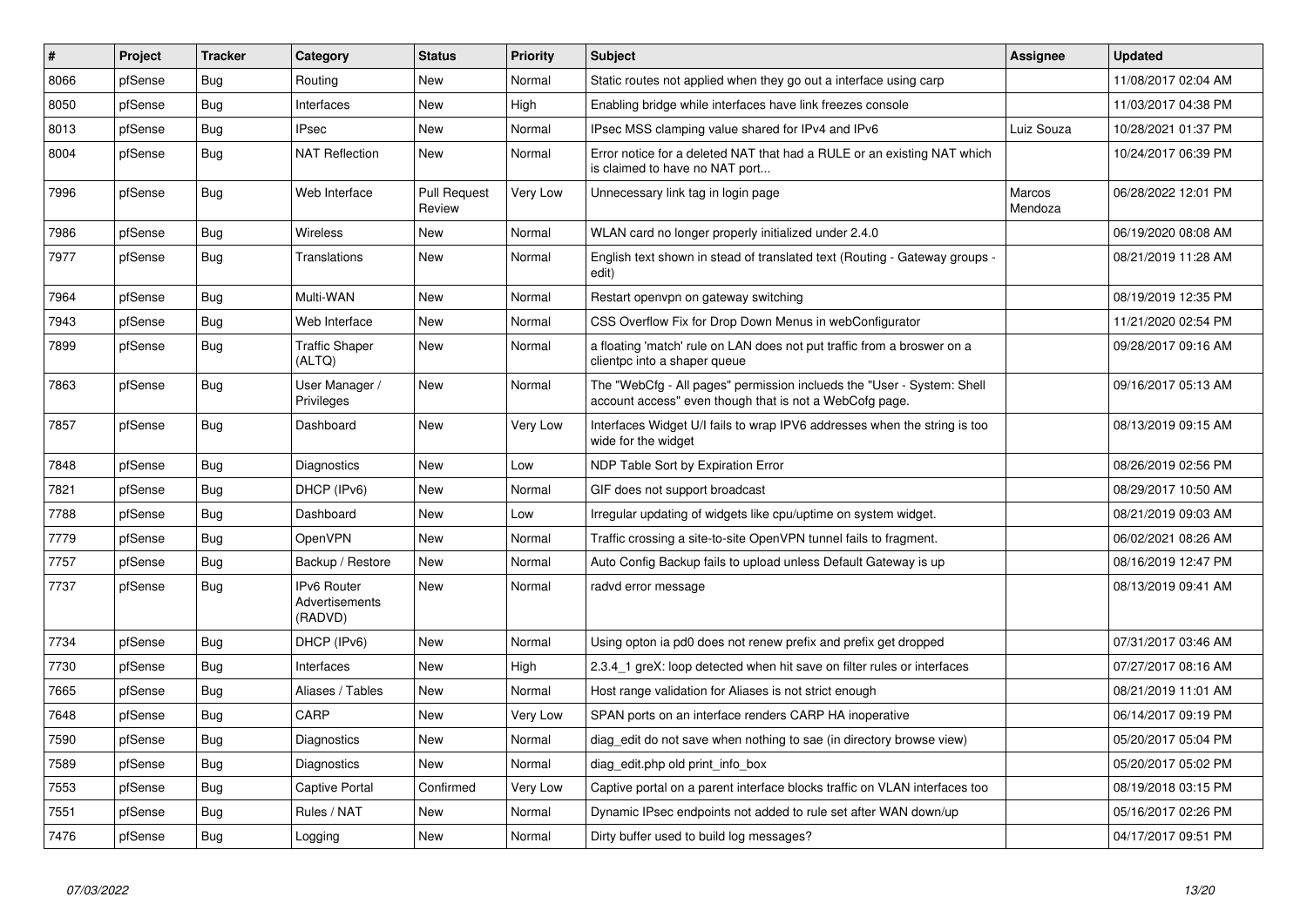| $\vert$ # | Project | <b>Tracker</b> | Category                                        | <b>Status</b> | <b>Priority</b> | <b>Subject</b>                                                                                                                | Assignee             | <b>Updated</b>      |
|-----------|---------|----------------|-------------------------------------------------|---------------|-----------------|-------------------------------------------------------------------------------------------------------------------------------|----------------------|---------------------|
| 7430      | pfSense | <b>Bug</b>     | Interfaces                                      | <b>New</b>    | Normal          | pfsense-utils.inc - where is ipaddr configured() should account for<br>loopback interface                                     |                      | 08/13/2019 03:48 PM |
| 7420      | pfSense | <b>Bug</b>     | <b>IPsec</b>                                    | <b>New</b>    | Normal          | ipsec status freezing                                                                                                         |                      | 02/13/2020 09:09 AM |
| 7402      | pfSense | <b>Bug</b>     | Web Interface                                   | <b>New</b>    | Normal          | Inconsistent use of htmlentities validation checks                                                                            |                      | 03/21/2017 08:58 AM |
| 7400      | pfSense | Bug            | <b>Traffic Graphs</b>                           | Assigned      | Normal          | Traffic Graphs show bad data on 2.3.3 1                                                                                       | <b>Jared Dillard</b> | 12/31/2021 05:47 PM |
| 7389      | pfSense | <b>Bug</b>     | <b>Traffic Shaper</b><br>(Limiters)             | In Progress   | Normal          | Limiter does not work with transparent proxy                                                                                  | Luiz Souza           | 02/01/2021 03:31 PM |
| 7387      | pfSense | Bug            | Dashboard                                       | <b>New</b>    | Low             | New Traffic Graph in dashboard resets inverted view to normal view                                                            | <b>Jared Dillard</b> | 12/11/2021 08:14 PM |
| 7373      | pfSense | <b>Bug</b>     | Rules / NAT                                     | <b>New</b>    | Normal          | Firewall schedules GUI needs to be redone from scratch                                                                        |                      | 08/21/2019 08:56 AM |
| 7352      | pfSense | <b>Bug</b>     | Routing                                         | New           | Normal          | pfSense IPv6 static route is dumped after a WAN flap                                                                          |                      | 01/20/2022 09:35 AM |
| 7329      | pfSense | <b>Bug</b>     | <b>DNS Forwarder</b>                            | New           | Low             | <b>DHCP Not Updating DNS</b>                                                                                                  |                      | 01/21/2022 09:16 PM |
| 7314      | pfSense | Bug            | <b>RRD Graphs</b>                               | New           | Low             | Discrepancy in ntp monitoring view                                                                                            |                      | 02/24/2017 08:37 PM |
| 7303      | pfSense | <b>Bug</b>     | <b>IPv6 Router</b><br>Advertisements<br>(RADVD) | New           | Normal          | ipv6 connectivity lost on pfSense reboot                                                                                      |                      | 08/20/2019 12:23 PM |
| 7289      | pfSense | <b>Bug</b>     | Certificates                                    | New           | Low             | Generating 4096bit Certificate                                                                                                |                      | 08/14/2019 09:56 AM |
| 7286      | pfSense | Bug            | <b>OpenVPN</b>                                  | Incomplete    | Normal          | OpenVPN client is unreliable when you have multiple tunnels                                                                   |                      | 08/19/2019 03:28 PM |
| 7238      | pfSense | <b>Bug</b>     | Web Interface                                   | New           | Normal          | Menu layout broken when using "Hostname in Menu" with long hostnames                                                          |                      | 02/21/2017 07:01 AM |
| 7235      | pfSense | <b>Bug</b>     | <b>IPsec</b>                                    | New           | Normal          | 4860 has not got significant IPsec performance rising with enabled HW<br>acceleration                                         | Luiz Souza           | 12/18/2021 04:32 PM |
| 7195      | pfSense | <b>Bug</b>     | Package System                                  | New           | Normal          | pkg_edit.php - <checkenablefields> tag has no effect on fields other than<br/>checkbox/input</checkenablefields>              |                      | 08/21/2019 09:15 AM |
| 7172      | pfSense | Bug            | DHCP (IPv4)                                     | New           | Normal          | Sorting by hostname in Services > DHCP Server > LAN should be<br>"natural" (alphanumeric friendly)                            |                      | 08/20/2019 03:47 PM |
| 7152      | pfSense | <b>Bug</b>     | <b>DNS Resolver</b>                             | <b>New</b>    | Normal          | Unbound / DNS Resolver issue if "Register DHCP static mappings in the<br>DNS Resolver" set before wildcard DNS custom options |                      | 12/18/2021 04:59 PM |
| 7138      | pfSense | <b>Bug</b>     | DHCP (IPv6)                                     | Assigned      | Normal          | Pfsense wide dhcpv6 client doesn't recognise ifid statement                                                                   |                      | 04/21/2022 12:39 PM |
| 7113      | pfSense | <b>Bug</b>     | Dashboard                                       | <b>New</b>    | Normal          | Interface name in Traffic Graphs                                                                                              |                      | 12/31/2021 05:40 PM |
| 7096      | pfSense | Bug            | <b>DNS Resolver</b>                             | Feedback      | Normal          | Unbound fails to start on boot if specific network devices are configured in<br>the "Network Interfaces"                      |                      | 11/22/2021 08:59 AM |
| 7082      | pfSense | <b>Bug</b>     | Package System                                  | New           | Normal          | pkg edit.php - impossible to use default value with rowhelperfield                                                            |                      | 08/21/2019 09:15 AM |
| 7040      | pfSense | <b>Bug</b>     | Interfaces                                      | New           | Normal          | Issue when disabling an interface                                                                                             |                      | 12/26/2016 02:56 AM |
| 6993      | pfSense | <b>Bug</b>     | <b>OpenVPN</b>                                  | New           | Normal          | OpenVPN status error during CARP state transition                                                                             | James Webb           | 12/31/2021 05:44 PM |
| 6977      | pfSense | Bug            | Interfaces                                      | New           | Normal          | VLAN traffic is erroneously counted as underlying iface (untagged) traffic                                                    |                      | 08/13/2019 02:56 PM |
| 6926      | pfSense | <b>Bug</b>     | UPnP/NAT-PMP                                    | <b>New</b>    | Normal          | Miniupnp advertising expired IPv6 address                                                                                     |                      | 01/15/2022 08:29 PM |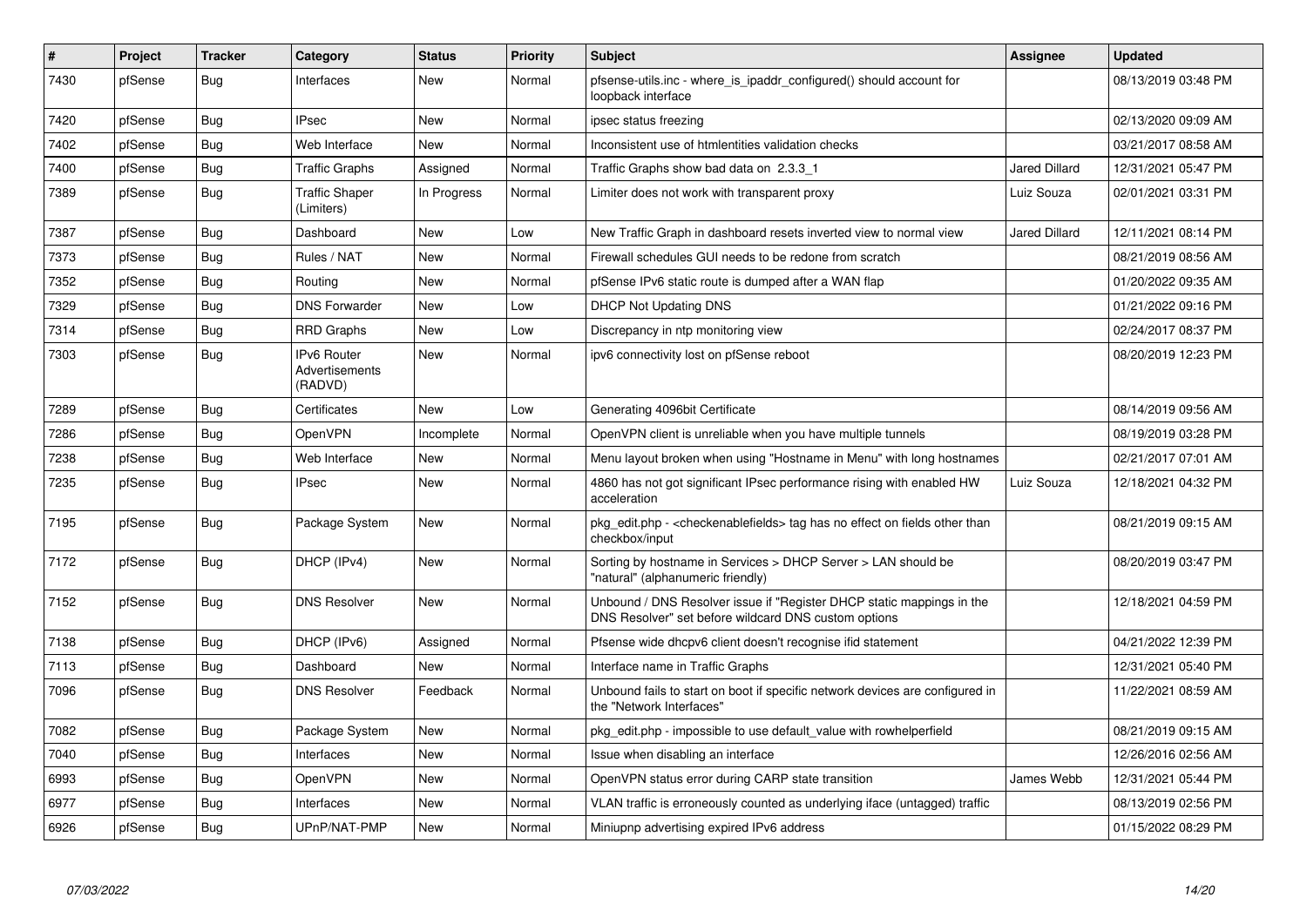| $\#$ | Project | <b>Tracker</b> | Category                                        | <b>Status</b> | <b>Priority</b> | <b>Subject</b>                                                                                                                                         | Assignee             | <b>Updated</b>      |
|------|---------|----------------|-------------------------------------------------|---------------|-----------------|--------------------------------------------------------------------------------------------------------------------------------------------------------|----------------------|---------------------|
| 6873 | pfSense | Bug            | DHCP (IPv6)                                     | New           | Low             | radvd - Too many addresses in RDNSS section when previously using<br>DHCP <sub>v6</sub>                                                                | Dominic<br>McKeown   | 06/06/2018 10:45 AM |
| 6823 | pfSense | Bug            | Interfaces                                      | New           | Normal          | No connectivity after changing link state to UP                                                                                                        |                      | 04/21/2022 12:39 PM |
| 6803 | pfSense | <b>Bug</b>     | Web Interface                                   | New           | Normal          | CSRF timeout occurs when it (probably) shouldn't                                                                                                       |                      | 11/03/2016 09:43 PM |
| 6799 | pfSense | <b>Bug</b>     | Rules / NAT                                     | New           | Normal          | Using NOT (!) with interface subnet macros results unexpected traffic<br>passing when multiple subnets are included in the macro (i.e. VIP<br>subnets) |                      | 02/07/2022 02:18 PM |
| 6696 | pfSense | Bug            | <b>Traffic Shaper</b><br>(ALTQ)                 | New           | Low             | Add configure link to Status > Queues error message if traffic shaping not<br>configured                                                               | <b>Jared Dillard</b> | 08/21/2019 08:55 AM |
| 6691 | pfSense | Bug            | DHCP (IPv6)                                     | New           | Normal          | dhcp6c quits after only two tries if no response was received                                                                                          |                      | 12/07/2020 04:25 PM |
| 6668 | pfSense | Bug            | <b>IPsec</b>                                    | Feedback      | Normal          | IPSec tunnel + L2TP/IPSec VPN - wrong PSK chosen by pfSense                                                                                            |                      | 09/21/2019 02:07 AM |
| 6627 | pfSense | Bug            | Rules / NAT                                     | New           | Normal          | floating tab match rules ignore quick action so should be removed                                                                                      |                      | 07/18/2016 02:15 PM |
| 6624 | pfSense | Bug            | <b>IPsec</b>                                    | Confirmed     | Normal          | changes in IPsec config should down the connection                                                                                                     | Jim Pingle           | 08/02/2021 12:08 PM |
| 6614 | pfSense | Bug            | Web Interface                                   | Confirmed     | Normal          | Dashboard high CPU usage                                                                                                                               |                      | 07/14/2016 03:04 PM |
| 6605 | pfSense | <b>Bug</b>     | Interfaces                                      | Confirmed     | Normal          | rc.linkup logic issues with actions taken                                                                                                              |                      | 07/12/2016 07:46 PM |
| 6580 | pfSense | <b>Bug</b>     | <b>Operating System</b>                         | Confirmed     | Normal          | Bridge with down member interface sends ICMP unreachables where it<br>shouldn't                                                                        |                      | 07/05/2016 05:40 PM |
| 6541 | pfSense | Bug            | <b>IPv6 Router</b><br>Advertisements<br>(RADVD) | <b>New</b>    | Normal          | IPv6 RAs always include on-link prefix; clients may not use DHCPv6<br>managed addresses                                                                |                      | 08/13/2019 03:23 PM |
| 6517 | pfSense | <b>Bug</b>     | <b>IPsec</b>                                    | Confirmed     | Normal          | Adding mobile IPsec phase 2 entries requires restart of strongswan                                                                                     |                      | 06/21/2016 11:04 PM |
| 6493 | pfSense | Bug            | Web Interface                                   | Confirmed     | Normal          | Dynamic DNS clients slow page load                                                                                                                     |                      | 06/17/2016 03:43 AM |
| 6481 | pfSense | <b>Bug</b>     | <b>IPsec</b>                                    | New           | Normal          | loading EAP_RADIUS method failed                                                                                                                       |                      | 03/24/2020 04:25 PM |
| 6430 | pfSense | <b>Bug</b>     | <b>DNS Resolver</b>                             | Confirmed     | Low             | pfsense should sanity-check hostnames when copying from dhcpd.leases<br>to /etc/hosts                                                                  |                      | 08/13/2019 01:23 PM |
| 6398 | pfSense | Bug            | Configuration<br>Backend                        | New           | Normal          | If config cannot be loaded due to corruption or bug, it isn't handled<br>gracefully (just stops)                                                       |                      | 08/13/2019 01:23 PM |
| 6386 | pfSense | Bug            | <b>IPv6 Router</b><br>Advertisements<br>(RADVD) | New           | Low             | Switching Router Advertisements to disabled should broadcast IP<br>Removal messages                                                                    |                      | 05/22/2016 10:44 PM |
| 6370 | pfSense | <b>Bug</b>     | <b>IPsec</b>                                    | Confirmed     | Normal          | IPSEC bound to WAN gateway group and Dynamic DNS doesn't to fail<br>back tunnel to WAN on DDNS update                                                  |                      | 08/31/2021 07:38 AM |
| 6362 | pfSense | Bug            | DHCP (IPv4)                                     | Confirmed     | Normal          | DHCP Client ID not used                                                                                                                                |                      | 07/09/2021 06:30 AM |
| 6361 | pfSense | <b>Bug</b>     | Web Interface                                   | New           | Low             | Responsive Mobile Menu issue                                                                                                                           |                      | 05/16/2016 12:09 PM |
| 6333 | pfSense | <b>Bug</b>     | Gateway Monitoring                              | Confirmed     | Normal          | Bootup starts/restarts dpinger multiple times                                                                                                          | Luiz Souza           | 11/16/2020 01:11 PM |
| 6321 | pfSense | <b>Bug</b>     | L2TP                                            | New           | Normal          | Problem with connecting I2tp over ipsec from android and windows                                                                                       |                      | 11/13/2020 11:01 AM |
| 6295 | pfSense | <b>Bug</b>     | <b>Traffic Shaper</b><br>(Limiters)             | New           | Normal          | Crash upon applying CODELQ to untagged parent interface when also<br>applied to daughter VLAN                                                          | Luiz Souza           | 08/20/2019 02:44 PM |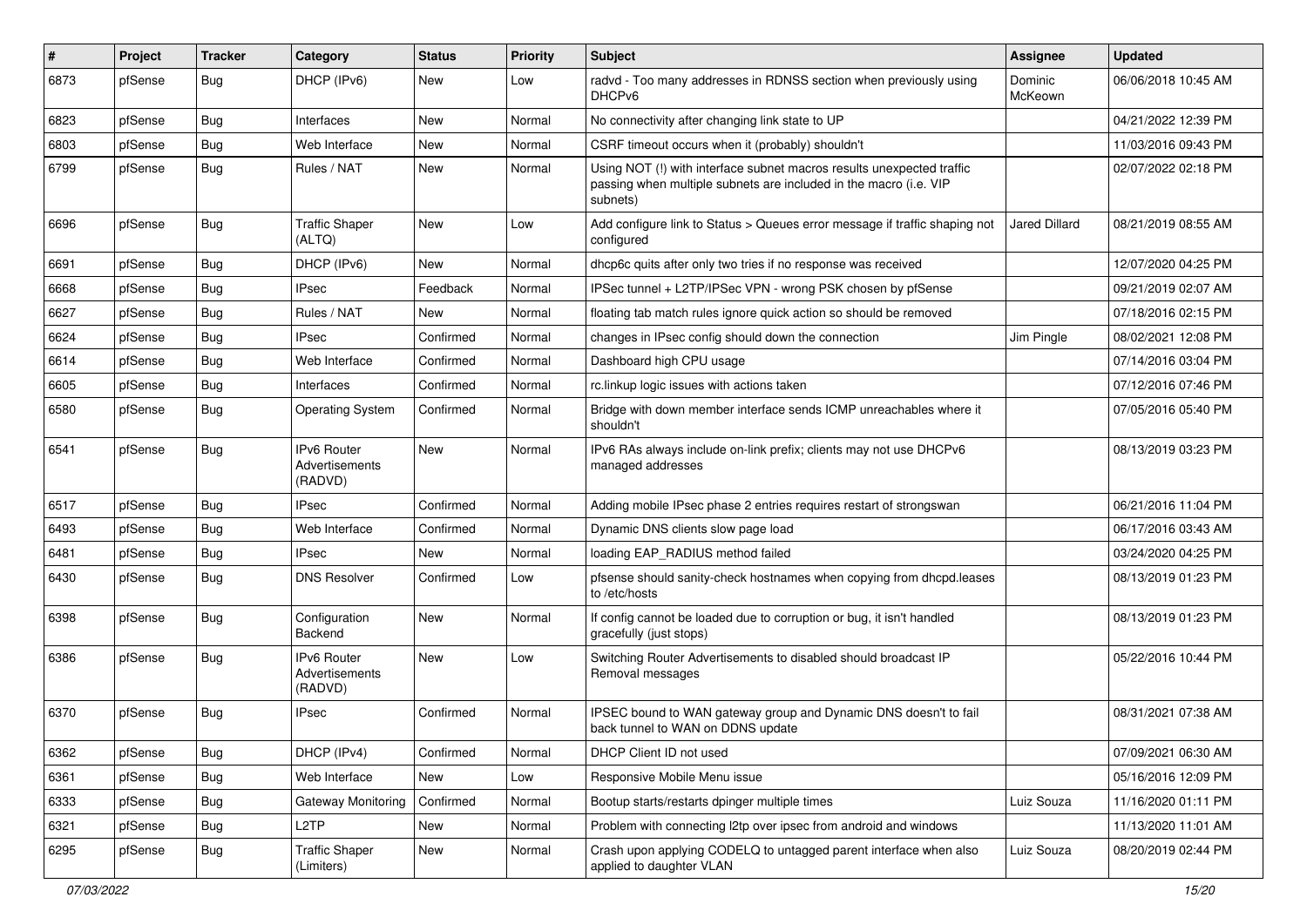| $\vert$ # | Project | <b>Tracker</b> | Category                | <b>Status</b> | <b>Priority</b> | <b>Subject</b>                                                                                                         | <b>Assignee</b>        | <b>Updated</b>      |
|-----------|---------|----------------|-------------------------|---------------|-----------------|------------------------------------------------------------------------------------------------------------------------|------------------------|---------------------|
| 6289      | pfSense | <b>Bug</b>     | Interfaces              | New           | Normal          | IPv6 address not given to track6 interfaces on create                                                                  |                        | 12/30/2021 04:17 AM |
| 6255      | pfSense | Bug            | <b>PPP</b> Interfaces   | Confirmed     | Low             | PPP Country/Provider/Plan configuration not saved                                                                      |                        | 04/25/2016 07:15 PM |
| 6220      | pfSense | Bug            | <b>Operating System</b> | Confirmed     | Normal          | state mismatch with host-initiated traffic matching binat to IP not locally<br>assigned                                | Luiz Souza             | 06/08/2016 09:23 AM |
| 6186      | pfSense | <b>Bug</b>     | Services                | New           | Normal          | race conditions in service startup                                                                                     |                        | 04/21/2022 12:39 PM |
| 6167      | pfSense | Bug            | <b>IPsec</b>            | Confirmed     | Normal          | IPsec IPComp not working                                                                                               | George<br>Neville-Neil | 09/22/2020 06:07 PM |
| 6055      | pfSense | Bug            | Package System          | Confirmed     | Low             | Menu items may remain from packages no longer installed                                                                |                        | 06/18/2021 08:46 PM |
| 6051      | pfSense | <b>Bug</b>     | DHCP (IPv6)             | New           | Normal          | DHCPv6 Client Failure for additional WAN Address causes<br>2-seconds-service-restart-loop                              |                        | 12/03/2020 01:08 AM |
| 6029      | pfSense | <b>Bug</b>     | <b>XML Parser</b>       | New           | Normal          | Unhelpful error messages in xmlparse*.inc and generally                                                                |                        | 08/13/2019 12:52 PM |
| 6026      | pfSense | Bug            | Rules / NAT             | New           | Low             | webinterface, firewall rules, wrapping of columns or visible<br>(horizontal) scrollbar needed when contents doesnt fit | <b>Jared Dillard</b>   | 08/20/2019 03:40 PM |
| 6011      | pfSense | Bug            | Web Interface           | Confirmed     | Low             | IPv6 link local fails HTTP REFERER check                                                                               |                        | 09/04/2016 09:57 AM |
| 5887      | pfSense | <b>Bug</b>     | Interfaces              | Confirmed     | Normal          | hardware_offloading_applyflags sets/unsets most values when already set<br>correctly                                   |                        | 07/06/2016 03:31 PM |
| 5849      | pfSense | Bug            | CARP                    | <b>New</b>    | Normal          | Routing fail on CARP IPsec                                                                                             |                        | 12/18/2021 04:41 PM |
| 5791      | pfSense | Bug            | Rules / NAT             | Confirmed     | Normal          | tftp-proxy functionality is easilly broken by unrelated rules                                                          |                        | 07/10/2016 12:24 AM |
| 5786      | pfSense | <b>Bug</b>     | Web Interface           | <b>New</b>    | Normal          | Check WebConfigurator port for conflicts                                                                               |                        | 04/21/2022 12:39 PM |
| 5658      | pfSense | Bug            | Captive Portal          | Confirmed     | Low             | Files with the same name cannot be uploaded to multiple captive portal<br>zones                                        |                        | 12/18/2015 07:19 PM |
| 5652      | pfSense | Bug            | Authentication          | New           | Normal          | Radius IETF Class Group Assignment - Incorrect Standard                                                                |                        | 08/13/2019 01:39 PM |
| 5629      | pfSense | <b>Bug</b>     | <b>IPsec</b>            | <b>New</b>    | Normal          | Allow for IPsec configuration using certs without a CA                                                                 |                        | 12/31/2021 05:21 PM |
| 5469      | pfSense | Bug            | Package System          | Confirmed     | Low             | package.dtd XSD schema is a piece of pathetic, useless, unmaintained<br>junk                                           |                        | 11/22/2015 06:26 AM |
| 5413      | pfSense | Bug            | <b>DNS Resolver</b>     | Confirmed     | High            | Incorrect Handling of Unbound Resolver [service restarts, cache loss,<br>DNS service interruption]                     |                        | 06/19/2022 11:11 PM |
| 5367      | pfSense | Bug            | Web Interface           | New           | Normal          | Safari repeatedly tries to reload dashboard                                                                            | Jared Dillard          | 08/22/2016 11:08 AM |
| 5355      | pfSense | <b>Bug</b>     | <b>IPsec</b>            | New           | High            | on Dynamic WAN IP (DHCP Client) it takes 10 minutes before Phase1<br>reconnects                                        |                        | 07/08/2016 10:29 PM |
| 5306      | pfSense | Bug            | Package System          | New           | Normal          | textarea fields should have linebreaks sanitized automatically on save                                                 |                        | 03/03/2017 04:15 AM |
| 5253      | pfSense | <b>Bug</b>     | PPP Interfaces          | New           | Normal          | 3gstats.php 100% CPU                                                                                                   |                        | 01/08/2022 05:02 PM |
| 5091      | pfSense | <b>Bug</b>     | Rules / NAT             | Confirmed     | Very Low        | In rule creation destination ports fields (from and to) are too small to read<br>ports aliases names                   |                        | 01/07/2020 07:48 AM |
| 5075      | pfSense | <b>Bug</b>     | Rules / NAT             | Confirmed     | Normal          | pf errors that don't return a line number on first line don't file notice                                              |                        | 09/01/2015 06:42 PM |
| 4845      | pfSense | <b>Bug</b>     | CARP                    | Confirmed     | High            | CARP preemption doesn't switch to backup where connectivity between<br>systems is lost but not NIC link                |                        | 07/28/2015 07:55 AM |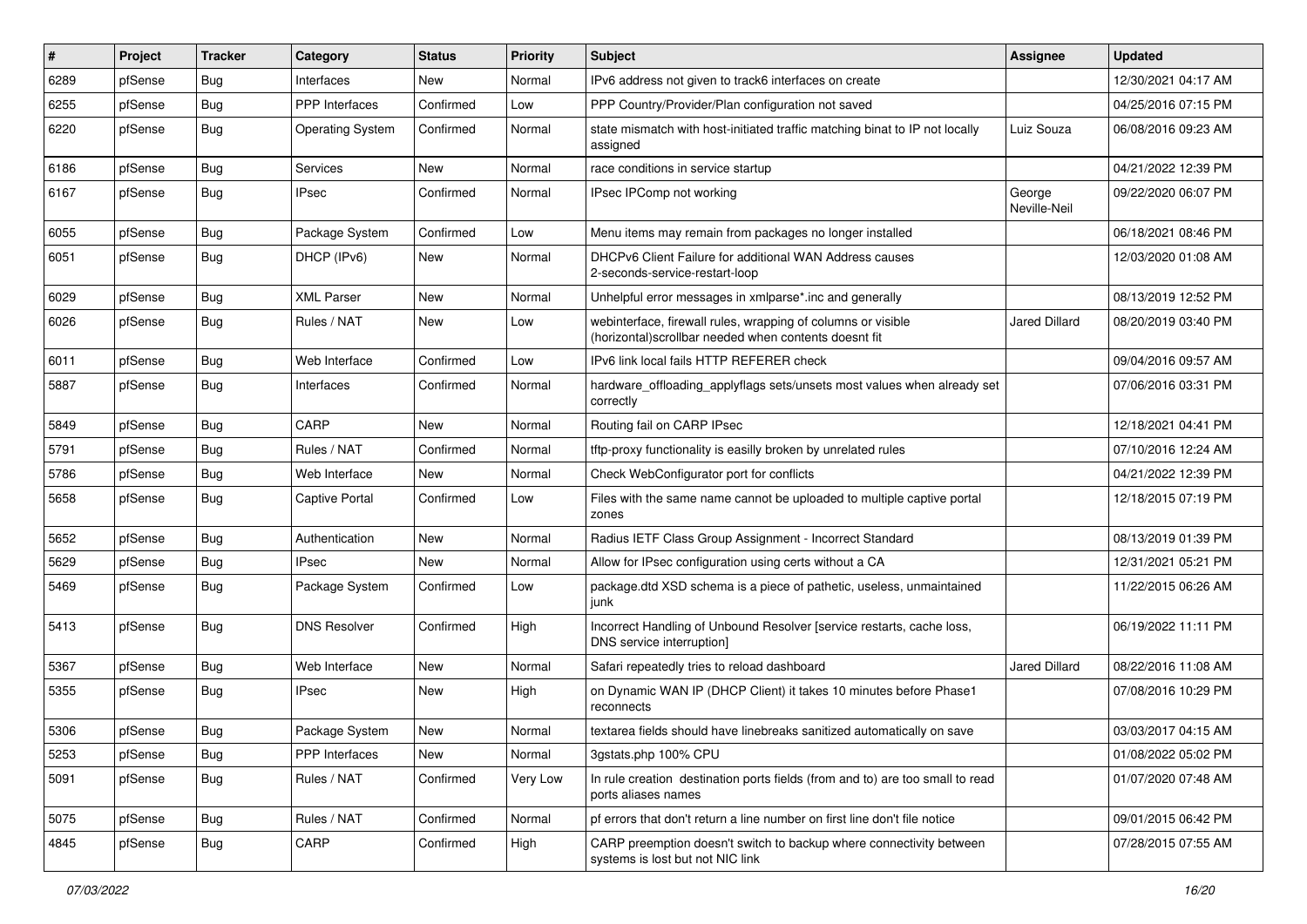| #    | Project | <b>Tracker</b> | Category                            | <b>Status</b> | <b>Priority</b> | Subject                                                                                                         | <b>Assignee</b>      | <b>Updated</b>      |
|------|---------|----------------|-------------------------------------|---------------|-----------------|-----------------------------------------------------------------------------------------------------------------|----------------------|---------------------|
| 4740 | pfSense | <b>Bug</b>     | Wireless                            | New           | Normal          | Intel wireless kernel panic in infrastructure mode with WPA                                                     |                      | 11/13/2020 08:38 AM |
| 4680 | pfSense | Bug            | <b>DHCP Relay</b>                   | New           | Normal          | DHCP relay does not work with DHCP server on other end of OpenVPN<br>tunnel                                     |                      | 05/05/2015 06:55 PM |
| 4604 | pfSense | <b>Bug</b>     | <b>NTPD</b>                         | New           | Normal          | NTP time server entries may or may not work, depending upon interfaces<br>selected when configuring NTP service |                      | 12/11/2021 07:59 PM |
| 4500 | pfSense | Bug            | UPnP/NAT-PMP                        | Confirmed     | Normal          | Some miniupnp port mappings are not displayed in the Status page                                                |                      | 04/25/2022 12:49 PM |
| 4479 | pfSense | <b>Bug</b>     | <b>Operating System</b>             | New           | Normal          | Firewall rules won't match GRE interface after applying IPSEC transport<br>encryption on GRE tunnel             | Luiz Souza           | 08/20/2021 08:46 AM |
| 4474 | pfSense | Bug            | Package System                      | Confirmed     | Normal          | IP address change triggers reload of all packages                                                               |                      | 02/13/2017 07:21 AM |
| 4467 | pfSense | <b>Bug</b>     | <b>Traffic Shaper</b><br>(ALTQ)     | New           | Normal          | Traffic Graphs shows wrong throughput when traffic shaping enabled                                              |                      | 02/23/2015 05:31 PM |
| 4451 | pfSense | <b>Bug</b>     | DHCP (IPv4)                         | New           | Low             | Status DHCP Leases shows double entries for static entries without IP<br>address                                | <b>Phillip Davis</b> | 05/21/2022 04:55 PM |
| 4428 | pfSense | Bug            | Interfaces                          | Confirmed     | Normal          | Setting media option on em(4) leads to infinite link cycling                                                    |                      | 07/06/2016 12:45 AM |
| 4406 | pfSense | Bug            | <b>Operating System</b>             | Confirmed     | Normal          | ALTQ problems with wireless cloned interfaces                                                                   | Luiz Souza           | 11/19/2015 12:06 AM |
| 4345 | pfSense | Bug            | <b>Operating System</b>             | Confirmed     | Normal          | Traffic Shaping doesn't work with Xen netfront driver                                                           |                      | 12/31/2021 05:30 PM |
| 4298 | pfSense | <b>Bug</b>     | <b>SNMP</b>                         | Assigned      | Very Low        | Excessive errors from snmpd                                                                                     | Luiz Souza           | 09/13/2020 08:21 AM |
| 4154 | pfSense | <b>Bug</b>     | User Manager /<br>Privileges        | Confirmed     | Normal          | RADIUS authentication not working over IPv6                                                                     |                      | 04/21/2022 12:39 PM |
| 4061 | pfSense | Bug            | DHCP (IPv4)                         | Confirmed     | Normal          | dhcpd doesn't send client-hostname to peer, breaking DHCP lease<br>registrations w/HA                           |                      | 02/24/2017 08:58 PM |
| 3889 | pfSense | Bug            | <b>XML Parser</b>                   | Confirmed     | Low             | Non relevant changes in config.xml                                                                              |                      | 08/13/2019 12:23 PM |
| 3824 | pfSense | Bug            | <b>Traffic Shaper</b><br>(Limiters) | Confirmed     | Normal          | Limiters on bridge break traffic outside locally-configured IP subnets                                          | Luiz Souza           | 11/03/2016 07:16 PM |
| 3796 | pfSense | Bug            | Diagnostics                         | Confirmed     | Normal          | States summary fails and is very slow with large state tables                                                   |                      | 12/11/2021 08:03 PM |
| 3771 | pfSense | <b>Bug</b>     | DHCP (IPv4)                         | New           | Normal          | Webinterface and dhcpdcrashes with 500+ static leases                                                           |                      | 08/21/2019 09:26 AM |
| 3706 | pfSense | Bug            | User Manager /<br>Privileges        | New           | Normal          | Permission order affects default page on limited accounts, but can't<br>reorder                                 |                      | 02/06/2016 04:10 AM |
| 3465 | pfSense | Bug            | <b>Traffic Shaper</b><br>(ALTQ)     | New           | Normal          | Editing Traffic Shaper queues causes status_queues.php error                                                    |                      | 02/19/2014 01:53 AM |
| 3411 | pfSense | Bug            | Dashboard                           | New           | Low             | Interfaces and statistics dashboard widgets very slow with large numbers<br>of interfaces                       |                      | 01/24/2014 02:09 AM |
| 3404 | pfSense | Bug            | DHCP (IPv4)                         | New           | Normal          | DHCP Server Fails to Start on Interfaces that are Slow to Come Online<br>During Boot                            |                      | 02/11/2014 05:09 PM |
| 3382 | pfSense | <b>Bug</b>     | <b>IGMP Proxy</b>                   | New           | Normal          | IGMPPROXY fails with more than 32 interfaces                                                                    |                      | 07/12/2016 11:01 PM |
| 3358 | pfSense | <b>Bug</b>     | Package System                      | New           | Normal          | new version of <include_file> is not required during reinstall_all</include_file>                               |                      | 12/26/2014 12:13 PM |
| 3326 | pfSense | Bug            | <b>PPP</b> Interfaces               | New           | Normal          | IPv6 only PPPoE connection                                                                                      |                      | 11/18/2013 09:37 AM |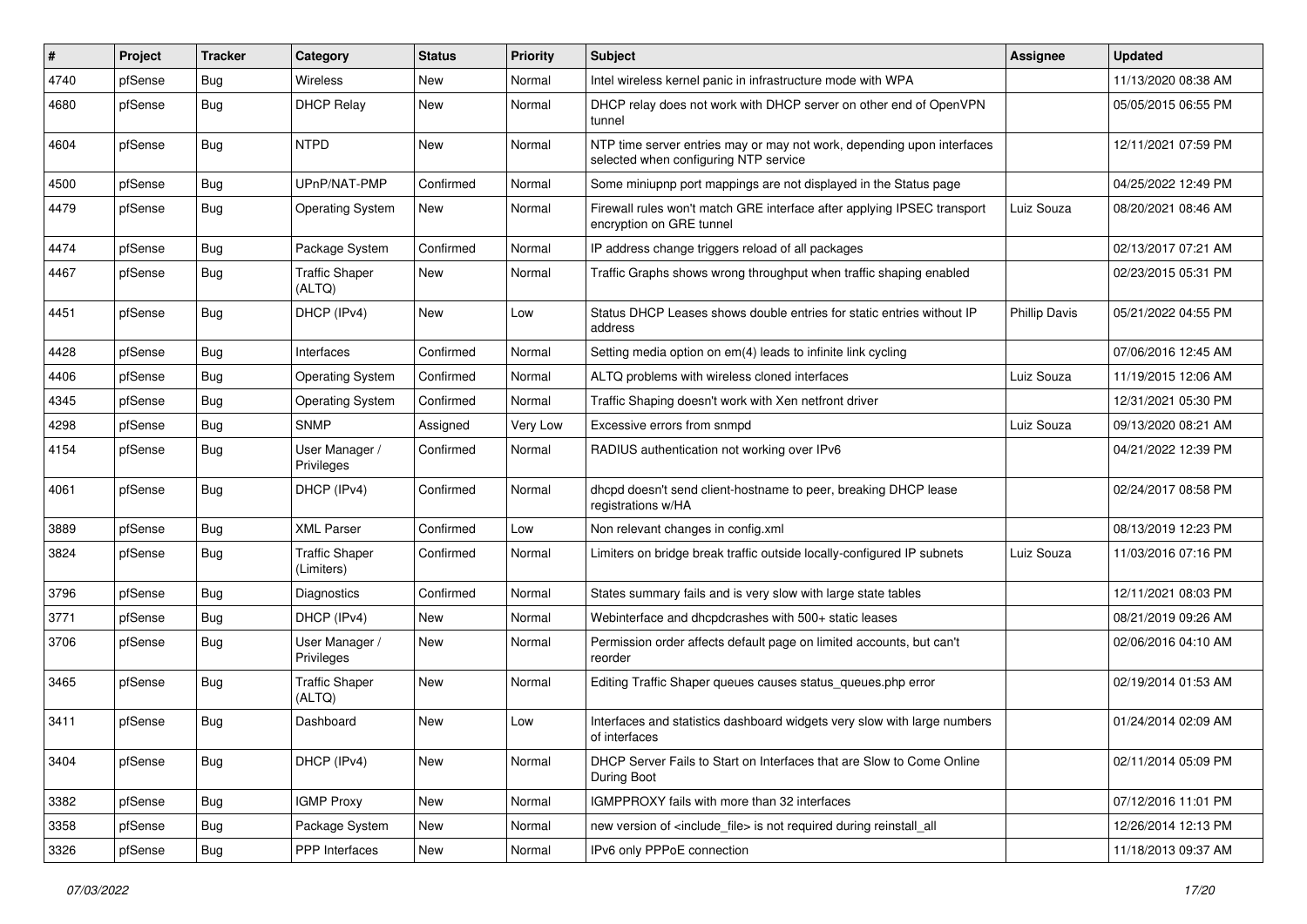| #     | Project | <b>Tracker</b> | Category                            | <b>Status</b> | <b>Priority</b> | <b>Subject</b>                                                                                                  | Assignee             | <b>Updated</b>      |
|-------|---------|----------------|-------------------------------------|---------------|-----------------|-----------------------------------------------------------------------------------------------------------------|----------------------|---------------------|
| 3312  | pfSense | Bug            | <b>IPsec</b>                        | New           | Normal          | Gateway on IPsec rules is not functional in pf                                                                  |                      | 01/28/2020 10:09 PM |
| 3132  | pfSense | <b>Bug</b>     | Gateway Monitoring                  | In Progress   | Normal          | Gateway events for IPv6 affect IPv4 services and vice versa                                                     | <b>Viktor Gurov</b>  | 06/28/2022 12:01 PM |
| 2367  | pfSense | <b>Bug</b>     | Rules / NAT                         | New           | Normal          | display negate rules in firewall rules php and evaluate when added                                              |                      | 05/07/2012 06:11 PM |
| 2335  | pfSense | Bug            | Operating System                    | <b>New</b>    | Normal          | <b>IGMPProxy and CARP Results in System Instability Upon Reboot</b>                                             |                      | 07/19/2014 10:25 PM |
| 2308  | pfSense | <b>Bug</b>     | <b>Traffic Shaper</b><br>(ALTQ)     | New           | Normal          | HFSC WebUI doesn't check for "Bandwidth" setting                                                                |                      | 12/04/2012 07:12 PM |
| 2234  | pfSense | <b>Bug</b>     | Web Interface                       | Confirmed     | Low             | Status: Traffic Graph - only shows interface's subnet                                                           |                      | 01/15/2022 08:33 PM |
| 2138  | pfSense | Bug            | <b>RRD Graphs</b>                   | <b>New</b>    | Normal          | RRD Wireless graph broken in BSS mode                                                                           |                      | 02/06/2016 04:59 AM |
| 2042  | pfSense | <b>Bug</b>     | <b>NAT Reflection</b>               | Confirmed     | Low             | NAT reflection doesn't apply to self-initiated traffic                                                          |                      | 01/21/2021 10:38 PM |
| 1890  | pfSense | <b>Bug</b>     | Translations                        | <b>New</b>    | Normal          | No gettext support in console scripts                                                                           |                      | 08/13/2019 12:24 PM |
| 1849  | pfSense | <b>Bug</b>     | <b>Traffic Shaper</b><br>(ALTQ)     | New           | Normal          | Traffic shaper - By Queue view needs to show/use friendly inerface names                                        |                      | 01/10/2022 08:10 AM |
| 1848  | pfSense | <b>Bug</b>     | <b>Traffic Shaper</b><br>(Limiters) | Confirmed     | Normal          | Limiters after policy routing has taken place do not behave correctly                                           |                      | 10/25/2014 09:18 PM |
| 1819  | pfSense | Bug            | <b>DNS Resolver</b>                 | <b>New</b>    | Normal          | DNS Resolver Not Registering DHCP Server Specified Domain Name                                                  | Luiz Souza           | 04/28/2022 01:53 PM |
| 1813  | pfSense | <b>Bug</b>     | Rules / NAT                         | Confirmed     | Normal          | Static routes on WAN interfaces overridden by route-to for firewall-initiated<br>traffic                        |                      | 11/09/2016 02:06 PM |
| 1738  | pfSense | Bug            | Backup / Restore                    | New           | Very Low        | Restore fails when username in backup is not matching                                                           |                      | 12/11/2021 07:51 PM |
| 1675  | pfSense | Bug            | Captive Portal                      | <b>New</b>    | Normal          | Captive portal logout problems with pop-up blockers.                                                            | <b>Jared Dillard</b> | 03/28/2016 01:37 PM |
| 1667  | pfSense | <b>Bug</b>     | L <sub>2</sub> TP                   | <b>New</b>    | Normal          | L2TP server does not respond properly from a CARP VIP                                                           |                      | 12/11/2021 07:43 PM |
| 1186  | pfSense | <b>Bug</b>     | <b>RRD Graphs</b>                   | Confirmed     | Normal          | When in pure routing mode the rrd graphs are blank                                                              |                      | 09/16/2015 04:31 PM |
| 13316 | pfSense | Regression     | <b>Operating System</b>             | Feedback      | Normal          | `vmstat -m`` value for ``temp`` is accounted for incorrectly, resulting in<br>underflows                        | Mateusz Guzik        | 06/29/2022 10:01 AM |
| 13290 | pfSense | Regression     | Captive Portal                      | Feedback      | Normal          | Error "dummynet: bad switch 21!" with Captive Portals and Limiters<br>active                                    |                      | 07/01/2022 04:53 AM |
| 13248 | pfSense | Regression     | DHCP (IPv6)                         | <b>New</b>    | Normal          | IPv6 Router Advertisements runs when config.xml does not contain an<br>entry for the interface                  |                      | 06/05/2022 07:44 PM |
| 12821 | pfSense | Regression     | Hardware / Drivers                  | Confirmed     | Normal          | Intel e1000 driver (em & igb) cannot pass VLAN0 tagged packets                                                  |                      | 07/02/2022 09:01 PM |
| 12581 | pfSense | Regression     | DHCP (IPv6)                         | New           | Normal          | CARP IPv6 assigned address does not get advertised to endpoints with<br><b>RADV</b>                             |                      | 12/16/2021 02:34 PM |
| 12549 | pfSense | Regression     | <b>IPsec</b>                        | New           | Normal          | Per-user Mobile IPsec settings are not applied to connecting mobile clients                                     | Jim Pingle           | 06/28/2022 12:01 PM |
| 12382 | pfSense | Regression     | OpenVPN                             | <b>New</b>    | Normal          | Certificate Depth checking creates OpenVPN micro-outages every time a<br>user authenticates after 2.5.2 upgrade |                      | 01/17/2022 04:17 AM |
| 12215 | pfSense | Regression     | OpenVPN                             | Feedback      | Normal          | OpenVPN does not resync when running on a gateway group                                                         |                      | 12/22/2021 05:49 AM |
| 12183 | pfSense | Regression     | Interfaces                          | <b>New</b>    | Low             | Changing MAC address for PPP parent interface stopped working                                                   |                      | 04/20/2022 04:16 PM |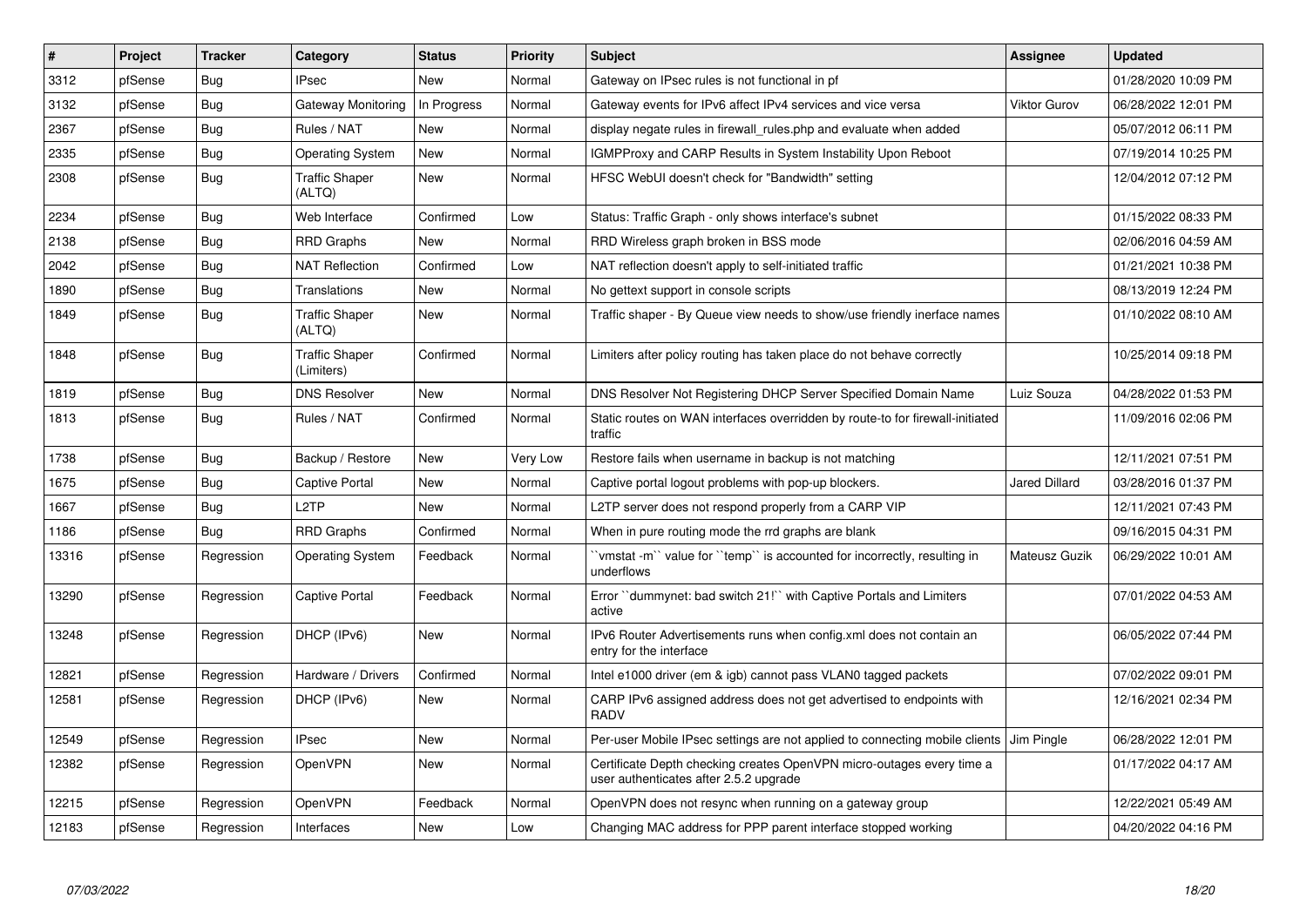| #     | Project | <b>Tracker</b> | Category                        | <b>Status</b>                 | <b>Priority</b> | Subject                                                                                                                                     | <b>Assignee</b>   | <b>Updated</b>      |
|-------|---------|----------------|---------------------------------|-------------------------------|-----------------|---------------------------------------------------------------------------------------------------------------------------------------------|-------------------|---------------------|
| 11570 | pfSense | Regression     | Gateways                        | <b>Pull Request</b><br>Review | Normal          | Gateway monitoring services is not always restarted on interface events,<br>which may prevent a WAN from recovering back to an online state | Viktor Gurov      | 06/28/2022 12:01 PM |
| 11545 | pfSense | Regression     | Interfaces                      | Feedback                      | Normal          | Primary interface address is not always used when VIPs are present                                                                          | Reid Linnemann    | 06/28/2022 12:01 PM |
| 13322 | pfSense | Feature        | Diagnostics                     | New                           | Low             | Define Packet Capture Protocol                                                                                                              |                   | 06/30/2022 06:45 AM |
| 13305 | pfSense | Feature        | Certificates                    | <b>New</b>                    | Normal          | Certificate Revocation page should show expiration date                                                                                     |                   | 06/27/2022 10:26 AM |
| 13304 | pfSense | Feature        | <b>Traffic Shaper</b><br>(ALTQ) | <b>Pull Request</b><br>Review | Normal          | Add Broadcom Netextreme II (bxe) to the altq capable check                                                                                  |                   | 06/28/2022 12:01 PM |
| 13297 | pfSense | Feature        | Routing                         | <b>New</b>                    | Normal          | Support for Gateway Groups as Static Route destinations                                                                                     |                   | 06/24/2022 07:41 AM |
| 13296 | pfSense | Feature        | DHCP (IPv6)                     | New                           | Normal          | Add support for DHCP6 OPTION_PD_EXCLUDE (RFC 6603)                                                                                          |                   | 06/24/2022 10:10 PM |
| 13294 | pfSense | Feature        | Gateways                        | New                           | Low             | Change gateway name                                                                                                                         |                   | 06/22/2022 06:07 PM |
| 13293 | pfSense | Feature        | OpenVPN                         | New                           | Normal          | Option to set auth-gen-token in OpenVPN GUI                                                                                                 |                   | 06/21/2022 02:35 PM |
| 13287 | pfSense | Feature        | Configuration<br>Backend        | New                           | Normal          | Encode OpenVPN Custom Options                                                                                                               |                   | 06/20/2022 10:33 AM |
| 13264 | pfSense | Feature        | IPsec                           | New                           | Normal          | IPSec Phase2 select multiple PFS key groups                                                                                                 |                   | 06/10/2022 04:29 PM |
| 13260 | pfSense | Feature        | Authentication                  | New                           | Normal          | Add support for OpenVPN static-challenge                                                                                                    |                   | 06/09/2022 02:04 PM |
| 13256 | pfSense | Feature        | DHCP (IPv4)                     | <b>New</b>                    | Normal          | Better handling of duplicate IPs in static DHCP assignments                                                                                 |                   | 06/11/2022 04:51 PM |
| 13245 | pfSense | Feature        | Aliases / Tables                | <b>Pull Request</b><br>Review | Normal          | Type column on Alias lists                                                                                                                  | Jim Pingle        | 06/28/2022 12:01 PM |
| 13244 | pfSense | Feature        | Web Interface                   | New                           | Normal          | Add help text under Timezone settings in the GUI                                                                                            |                   | 06/03/2022 01:00 PM |
| 13242 | pfSense | Feature        | Gateway Monitoring              | New                           | Normal          | Enhancements to static route creation/deletion for dpinger monitor IPs                                                                      |                   | 06/03/2022 11:20 AM |
| 13227 | pfSense | Feature        | <b>IPsec</b>                    | New                           | High            | Enable IPSec Virtual IP Pool assignment by Radius for Mobile Users -<br>SIMPLE FIX                                                          |                   | 05/27/2022 10:15 AM |
| 13220 | pfSense | Feature        | <b>Captive Portal</b>           | New                           | Very Low        | Voucher per-roll bandwidth restrictions and traffic quotas                                                                                  |                   | 05/26/2022 08:16 AM |
| 13219 | pfSense | Feature        | Captive Portal                  | <b>New</b>                    | Very Low        | Enable/Disable single voucher roll                                                                                                          |                   | 05/26/2022 08:14 AM |
| 13168 | pfSense | Feature        | Dashboard                       | New                           | Low             | Multiple Dashboard views for a single user                                                                                                  |                   | 05/16/2022 07:53 AM |
| 13165 | pfSense | Feature        | Dashboard                       | <b>Pull Request</b><br>Review | Normal          | Feat: live update for Services dashboard widget                                                                                             |                   | 05/15/2022 01:48 AM |
| 13161 | pfSense | Feature        | Web Interface                   | New                           | Very Low        | FLASH PORT'S LED button, to help quickly find port that need to be<br>connected to patch&cable                                              |                   | 05/14/2022 06:35 AM |
| 13124 | pfSense | Feature        | Web Interface                   | <b>Pull Request</b><br>Review | Normal          | Option to wait for interface selection before displaying firewall rules                                                                     |                   | 06/28/2022 12:01 PM |
| 13094 | pfSense | Feature        | Packet Capture                  | <b>Pull Request</b><br>Review | Normal          | Allow packet capture filtering in tagged packets                                                                                            | Marcos<br>Mendoza | 04/24/2022 06:06 PM |
| 13091 | pfSense | Feature        | OpenVPN                         | New                           | Normal          | RFE: Ability to specify the order of OpenVPN Authentication servers                                                                         |                   | 04/22/2022 04:30 PM |
| 13085 | pfSense | Feature        | OpenVPN                         | <b>Pull Request</b><br>Review | Normal          | OpenVPN: expose NBDD servers in GUI + fix GUI bugs                                                                                          | Jim Pingle        | 04/22/2022 11:09 AM |